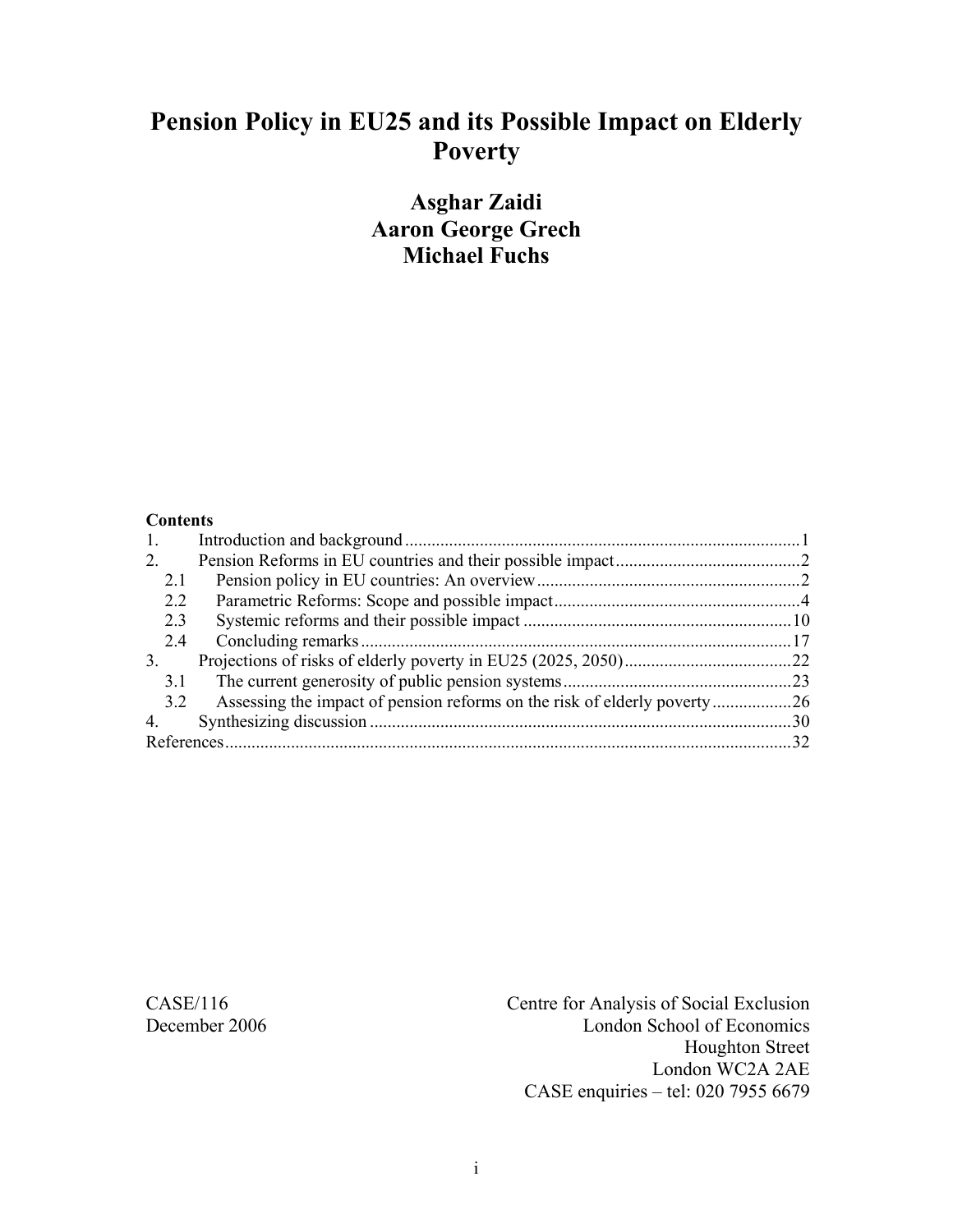## **Centre for Analysis of Social Exclusion**

The ESRC Research Centre for Analysis of Social Exclusion (CASE) was established in October 1997 with funding from the Economic and Social Research Council. It is located within the Suntory and Toyota International Centres for Economics and Related Disciplines (STICERD) at the London School of Economics and Political Science, and benefits from support from STICERD. It is directed by Howard Glennerster, John Hills, Kathleen Kiernan, Julian Le Grand, Anne Power and Carol Propper.

Our Discussion Paper series is available to download free of charge from our website. We also produce summaries of our research in CASEbriefs, and reports from various conferences and activities in CASEreports. To receive email alerts when new CASEpapers are posted on the web, or for further information on the work of the Centre and our seminar series, please contact the Centre Manager, Jane Dickson, on:

| Telephone: | UK+20 7955 6679               |
|------------|-------------------------------|
| Fax:       | UK+20 7955 6951               |
| Email:     | $j$ .dickson@lse.ac.uk        |
| Web site:  | http://sticerd.lse.ac.uk/case |

© Asghar Zaidi Aaron George Grech Michael Fuchs

All rights reserved. Short sections of text, not to exceed two paragraphs, may be quoted without explicit permission provided that full credit, including © notice, is given to the source.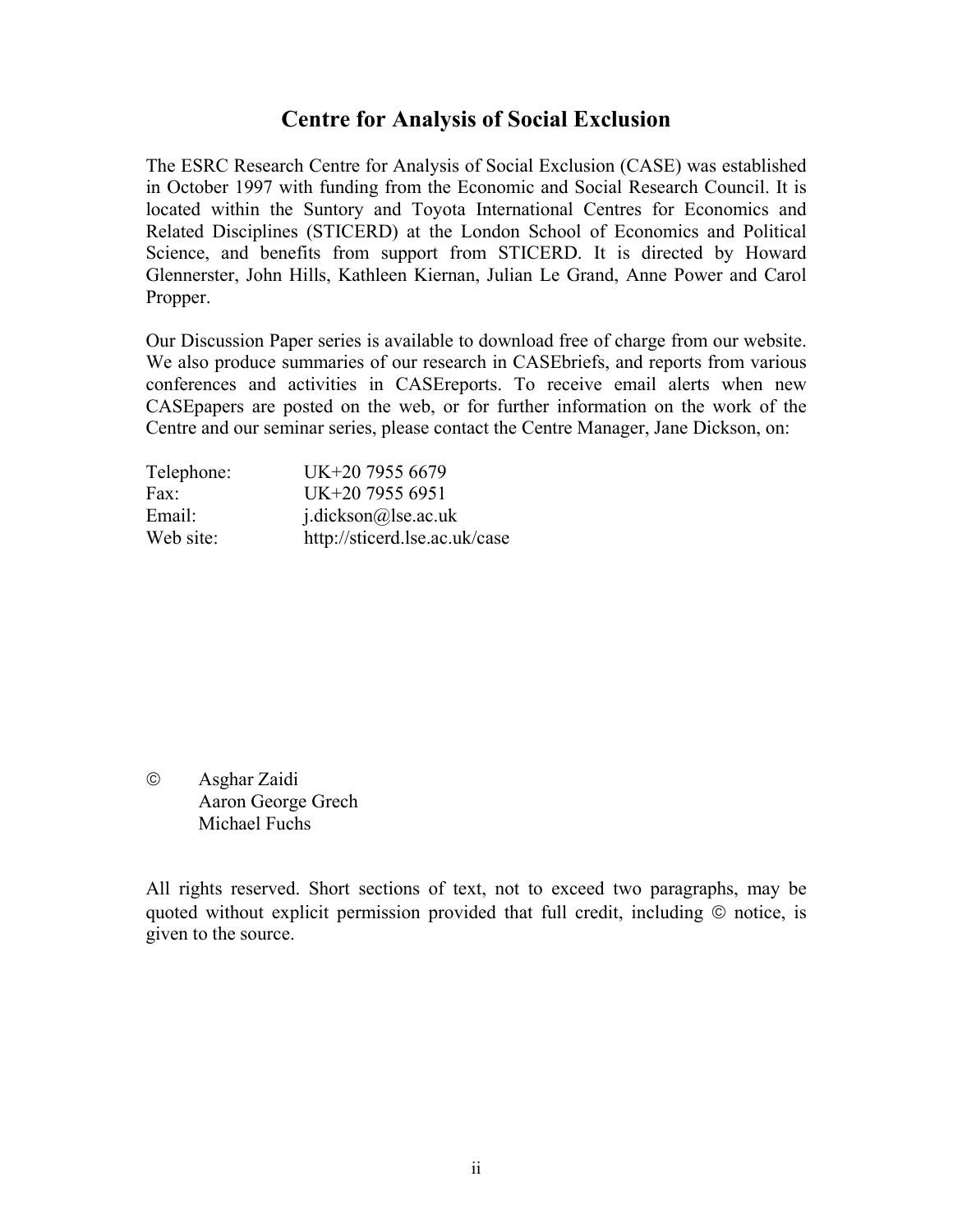#### **Editorial Note and Acknowledgements**

Asghar Zaidi is Director Research at the European Centre for Social Welfare Policy and Research, Vienna, and an associate of CASE and DIW Berlin. Aaron Grech is a PhD student at CASE, and a Research Affiliate of the European Centre for Social Welfare Policy and Research, Vienna. Michael Fuchs is a researcher at the European Centre, Vienna.

For work reported here, we are grateful for comments and advice from Howard Glennerster of CASE, Olivier Bontout and Georg Fischer of the European Commission, and Klaas de Vos of Tilburg University in the Netherlands. The paper also benefits from comments from Bernd Marin at the European Centre (within the project 'Poverty of Elderly People', supported by the European Commission), and in our discussions with Robert Holzmann of the World Bank and Edward Whitehouse of the OECD. Editorial support from Annette Hexelschneider, Silvia Fässler and Willem Stamatiou are also gratefully acknowledged. The views expressed in this paper are those of the authors, and neither the European Commission nor the organisations with which authors are affiliated with carry any responsibility towards data used and interpretations made in the paper. Authors also take full responsibility for all errors and omissions.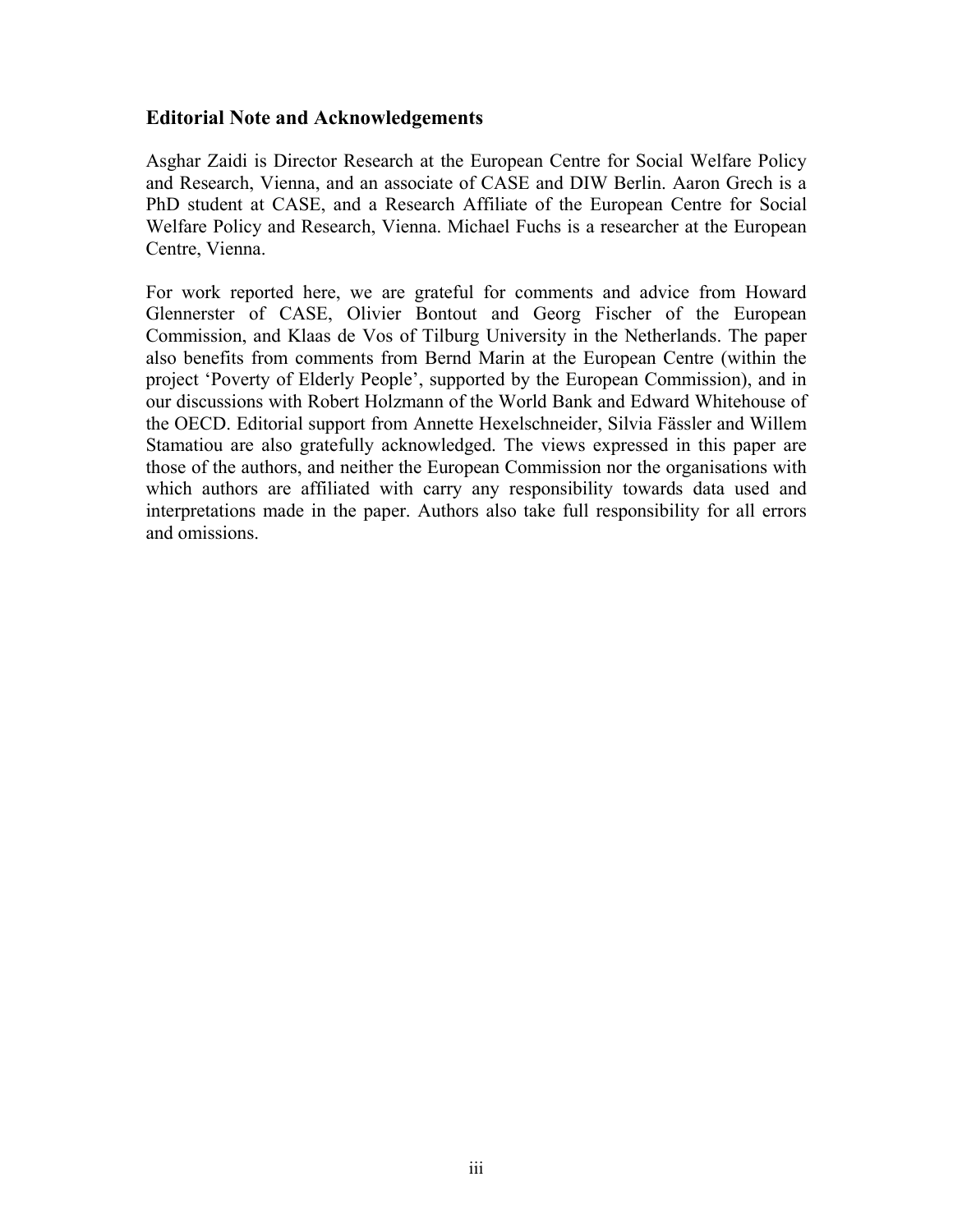### **Abstract**

This paper reviews changes in pension policies in EU countries between 1995 and 2005 and describes how they might affect risk of poverty for future pensioner populations. The pension landscape in Europe has changed considerably in the past decade and the paper highlights commonalities as well as differences in pension reforms across these countries. A common trend is that the retirement incomes drawn from the public pension systems are on the decline, the changes are likely to shift more risks towards individuals, and there are fewer possibilities of redistribution in favour of the lower income individuals. The paper includes exploratory projections of how the risk of elderly poverty might evolve in the future. The countries where the benefit ratio is set to decline significantly, as expected, would see at-risk-poverty rates increase quite substantially, especially during the period 2025-2050, when the bulk of the decline is expected. This analysis points towards the importance of a more comprehensive assessment of the reforms, in particular in their impact on vulnerable groups (such as women and disabled people with disruptive work history) and in the clarity of the signals they give to individuals in extending their working career if they want to avoid greater risks of poverty during retirement.

JEL classification: H55, J26, J32,

Keywords: Social Security and Public Pensions; Retirement; Retirement Policies; Private Pensions.

Corresponding author: Asghar Zaidi (zaidi@euro.centre.org)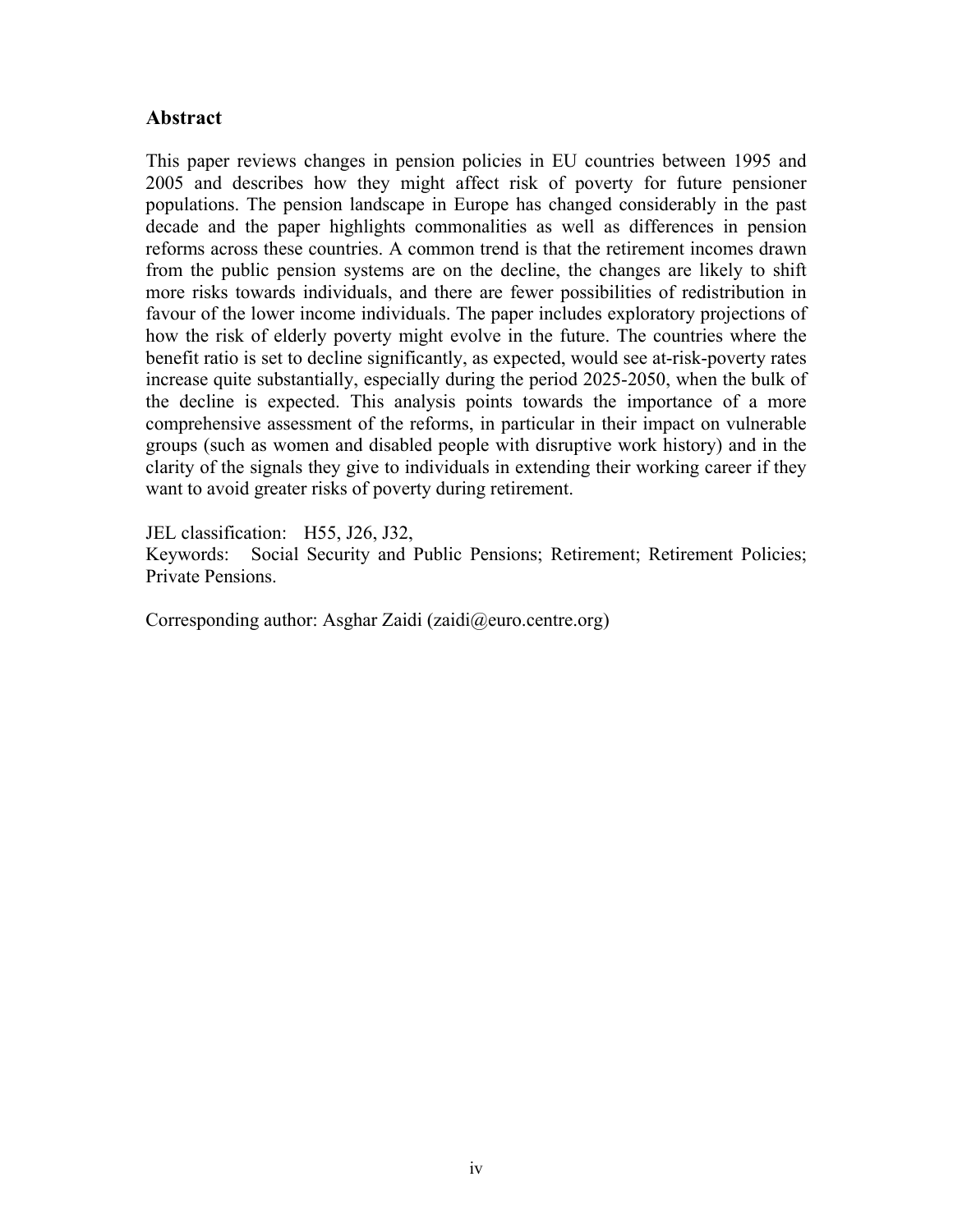### **1. Introduction and background**

This paper reviews the most relevant changes in the pensions policy in EU25 and provides a description of how they might affect the risk of poverty for the future elderly populations. The analyses shed light on the expected evolution of poverty among the elderly for coming decades. These insights will be useful to identify any policy responses that might be necessary (if feasible) in order to meet the objective of not only sustainability but also adequacy of pensions in the 25 Member States of the European Union.

The paper provides a systematic description of pension reforms that have been implemented in the period 1995 – 2005. It identifies specific elements in pensions policy reform such as whether there were any changes in accrual rates and in indexation; and whether there are provisions of additional financial instruments such as personal accounts. It then assesses how they are likely to affect the incomes of future generations of pensioners. This discussion provides pointers to the way in which the poverty of the elderly population is likely to be affected in the countries in question.

The paper does not incluude the proposals of the UK Pensions Commission which were still under discussion at the time of writing but it does provide a comparative context against which to set them.

Most of our work relies on the secondary analysis of published material. We cite and critically evaluate studies that have analysed the likely impact of the relevant policy changes. We draw on the latest projections provided by the Commission in their various studies. We also looked for information from the official sources about the rationale of the policy changes and what has been perceived to be the likely impact of these policy changes. In the last section of the paper we model the risks of poverty for the elderly population in the absence of other policy or behavioural responses.

The rest of this paper is organised as follows. Section 2 gives a broad overview of changes in the pensions policy in the 25 Member States of the EU during the last decade or so, and what might be possible effects on these changes on pensioners' incomes and poverty.<sup>1</sup> Section 3 offers a thought experiment, in which we generate projections of the risk of elderly poverty in 2025 and 2050 for a selected set of countries. Section 4 concludes.

1 Zaidi and Grech (2006) offers further quantitative evidence on the impact of pension reforms on pension benefits in EU25.

1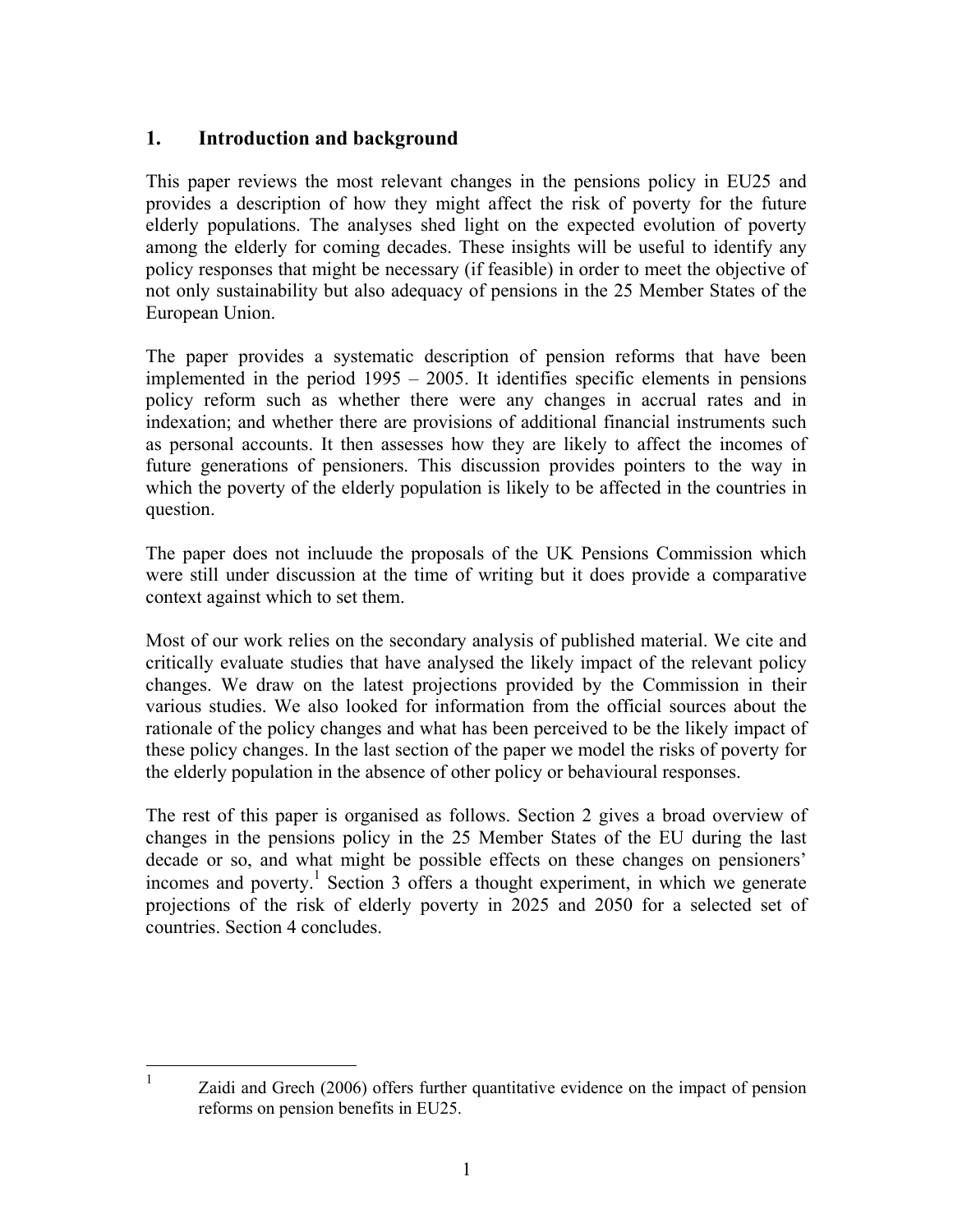### **2. Pension Reforms in EU countries and their possible impact**

#### *2.1 Pension policy in EU countries: An overview*

¾ **The pensions landscape in Europe is continuously changing and the systems that nowadays face many young workers in EU countries are significantly different from those present just ten years ago. In some cases the pension reforms have reversed dramatically the expected increase in spending on public pensions.<sup>2</sup> For the convenience of analyses presented here, the reforms that have taken place can be classified into two broad sets: parametric and systemic reforms.** 

The *parametric reforms* have maintained unchanged the pay-as-you-go (PAYG) nature of existing pension systems but made substantial changes to their underlying rules – such as those on the accrual of pension entitlements, the age at which benefits can be received, and the contribution periods required.<sup>3</sup> Other countries have gone even further and opted for *systemic reforms* i.e. moving away from the PAYG defined-benefit (DB) structure and adopting new defined-contribution (DC) type schemes. Here one can discern two main types of reforms: World-Bank inspired multi-pillar reforms that set up systems of personal accounts (e.g. Slovak Republic, Estonia and Hungary) and the adoption of non-financial defined contribution (NDC) systems (e.g. Sweden, Italy, Poland and Latvia).

Note that the distinction between 'parametric' and 'systemic' reforms principally reflects whether the country in question maintained its PAYG structure or not. This rule has its shortcomings. For instance, the two biggest countries in Europe, Germany and France, have not shifted totally to NDC (and thus they are categorised as countries which had parametric reforms), but they have introduced features that mimic the rules of a Notional Defined Contribution (NDC) model. France has introduced a link between the number of contribution years and life expectancy while Germany has adopted a sustainability factor that links the level of pension benefits to the dependency ratio. In the same vein, Austria has also significantly modified its public

 $\frac{1}{2}$  Over the next 50 years, public spending on pensions is expected to decline in Estonia, Latvia, Malta, Austria and Poland, and remain relatively unchanged in Italy and Sweden. When one compares the projections of pension spending made in 2001 by the Economic Policy Committee and the Commission with those made in 2006, one finds that reforms made in just 5 years have managed to cut back more than a third of the projected impact of ageing. This downward revision was achieved despite the fact that that the new projections, presented in Annex 1 are based on assumptions of a sharper acceleration in ageing.

<sup>3</sup> The impact of parametric reforms can be quite considerable. For instance, whereas in 2001, Germany was forecasting an increase of 5.5 percentage points in spending over the next half century, now it expects an increase of just 1.7 percentage points.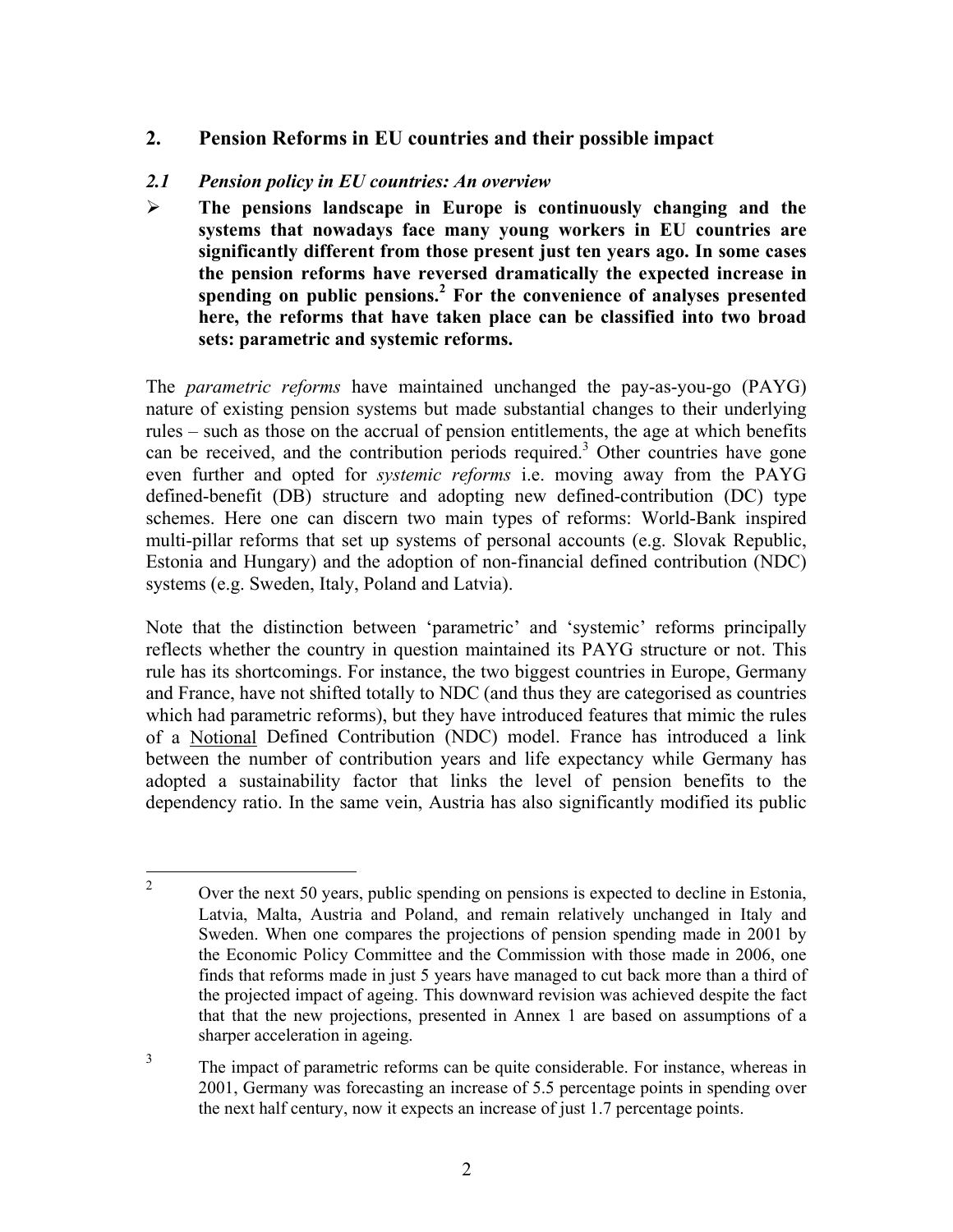pension plans and could be said to now have a personal notional defined benefit account system.<sup>4</sup>

¾ **The recent period of pensions reforms has been driven mainly by growing concern about the economic impact of ageing and a need for fiscal restraint. A common trend is for public pension benefits to decline. The average public pension benefit ratio has dropped in the majority of the countries. We define this as the ratio of an average public pension to the average output per worker. Moreover systemic reforms have changed the nature of pension provision from defined benefit type provisions to defined contribution type provisions.<sup>5</sup> In general, but with exceptions, this type of change is likely to shift more risks towards individuals concerned (of the same generation), with a more restrictive redistribution in favour of the lower income individuals.** 

A recent EPC report on spending on the elderly indicated that the average public pension benefit ratio across the EU25 would drop from 22% in 2004 to 17% in 2050 –  $\alpha$  decline of more than a fifth.<sup>6</sup> The EU Commission's synthesis report on pensions also confirms that theoretical replacement ratios will drop significantly.<sup>7</sup> The theoretical replacement rates are the level of pensions as a percentage of previous individual earnings at the moment of take-up of pensions, calculated for a hypothetical worker with a given earnings and career profile (in this case a male worker who works full-time for 40 years – with no career breaks - and always earns 100% of average earnings). The decline in the theoretical replacement rate are significantly more pronounced when looking at systemic reforms. For instance, the replacement ratio in Sweden is set to drop by nearly a fifth over the period 2004 to 2050. Multi-pillar reforms have exposed individuals to market-return risk and investment-choice risk (e.g. in Hungary the returns achieved up to now, if they persist, would mean that benefits under the new system would be lower than under the old system).

A greater linking of benefits to contributions has also had negative implications for people with lower lifetime earnings, such as women. This linking has reduced the previous redistributive elements that were common in the majority of the public

 $\overline{a}$ 

- 6 See Economic Policy Committee (2006).
- 7 See European Commission (2006).

<sup>4</sup> For more details, see Knell (2005).

<sup>5</sup> A pension scheme where the pension benefits are related to the member's pensionable earnings (either at retirement or during earlier working life) and number of contributory or credited years is known as a *defined benefit* scheme; and a pension scheme in which the pension benefits are linked to the fund value – this being dependent upon the contributions made into the fund, retirement age and also investment returns – is known as a *defined contribution* scheme. We will refer to them as DB and DC schemes, respectively.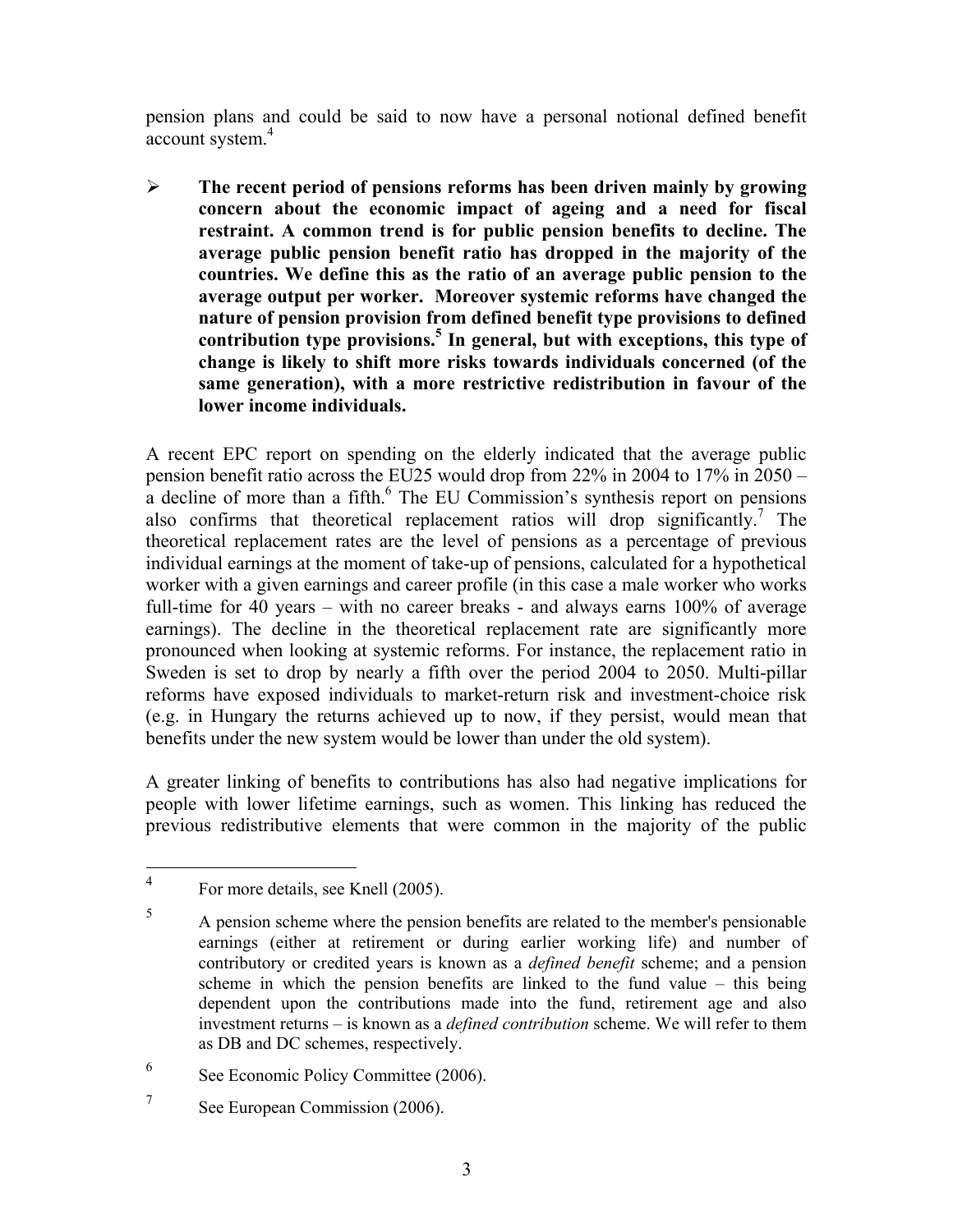pension systems. Furthermore the high administrative costs of personal accounts are relatively more burdensome on lower income persons, who usually also do not have the level of financial education needed to make the right investment choices.

Note that in view of rising longevity, the total cumulative pension wealth paid out to pensioners may still be at least as generous after the reforms as before the reforms. Thus, the overall impact might on balance be neutral or even resulting in more generous sum of pensions over one's lifetime. However, for the purpose of the current project, our interest lies in how annual pension incomes may be affected by the reforms, mainly because the poverty risk calculations are based on pensioners' annual incomes. Thus, our references to how the generosity of the pension systems have changed are viewed in terms of how annual pension benefits will be changed by the pensions reforms.

Moreover, it can be expected that the policy reforms will be accompanied by behavioural changes in individual agents (such as a greater propensity to save, and possibly an extension of one's working life). Without denying that there will be counteracting behavioural changes by individuals, we review the possible impact of pensions reform in a steady state scenario (i.e. if the generosity of pension benefits is on the decline, it is likely to increase risk of poverty for the future pensioners). Where necessary, we do refer to how behavioural changes of certain sort may reduce or enhance one's chances of facing the risk of poverty in old age, and also where a switch away from public pensions may generate enough private pensions to mitigate the impact of a reduction in the generosity of public pensions.

#### *2.2 Parametric Reforms: Scope and possible impact*

¾ **Most countries in the EU25 have opted to enact parametric reforms rather than systemic reforms. However, this does not necessarily mean that the former have a smaller impact on pensioner incomes than the latter. The parametric reforms are different in that the change in the risk-shouldering aspects of the pension arrangement (for the current generation) is less than that observed in systemic reforms.** 

The pension reform process met with considerable opposition. Nevertheless given developments such as European Monetary Union and growing international competition, policy makers have persisted and in many countries have succeeded in putting in place major pieces of reform. However, in the majority of cases, reformers have not pushed for a complete overhaul of their system, but have gone for parametric reforms. The reason for this was mostly the fact that shifts to fully funded systems were seen as financially unsustainable or presented too complex a challenge. Yet, though parametric reforms may seem less drastic than systemic ones, in practice their impact on the fiscal sustainability and pensioner welfare can be equally impressive, or even more so in some instances. For example, while the net replacement ratio is expected to decline by 4% in Hungary, which has gone for systemic reform, that in France is set to fall by 21%. The main difference between parametric and systemic reform lies not on the financial impact on pensioners (or contributors) but in the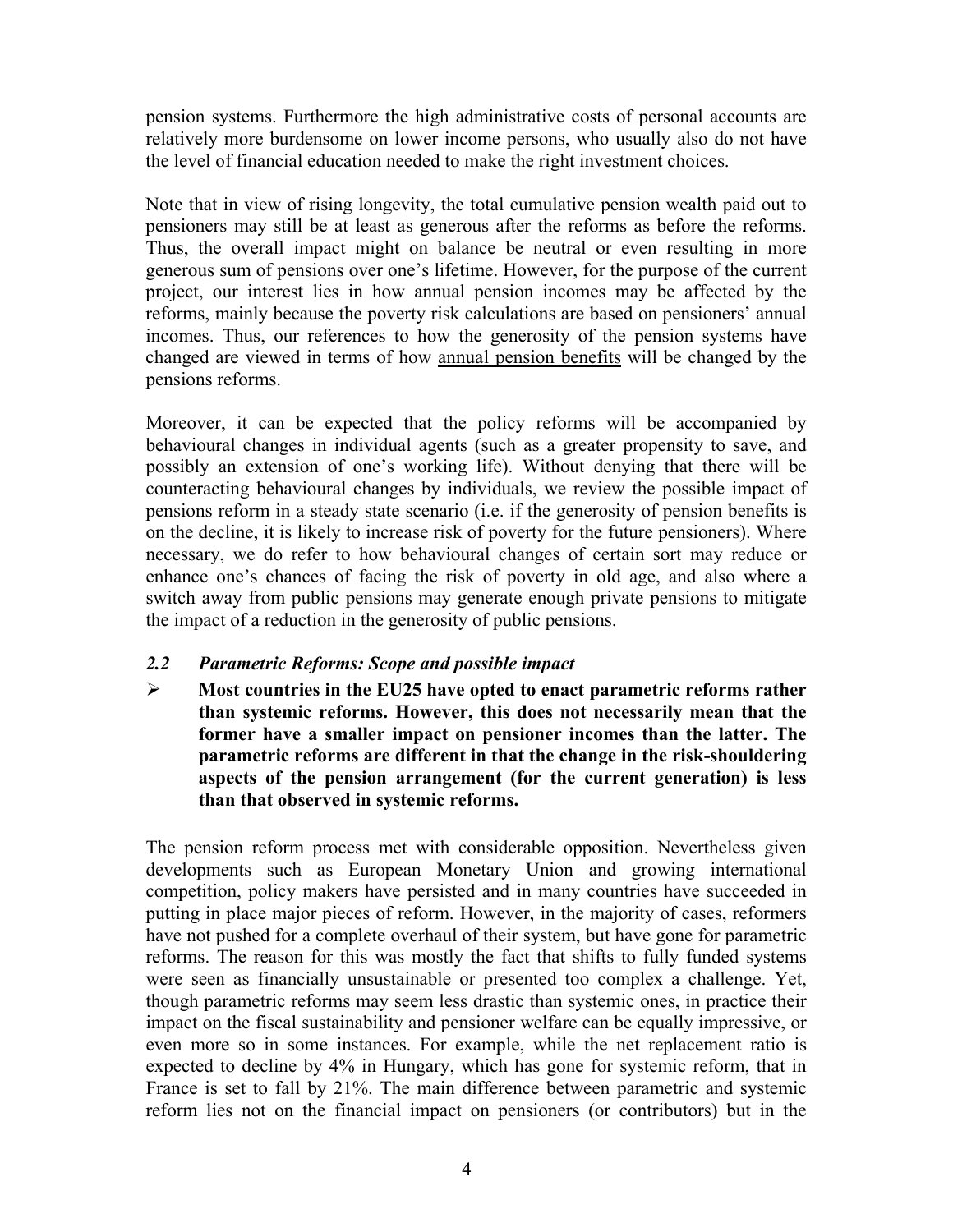sharing of risk between the current generation and future ones or the State (which becomes a custodian of the future generations in this respect).

Parametric reforms, in fact, do not change public pension systems from a DB to a DC set-up. This has several important implications, such as the fact that longevity risk is still borne by the pension provider rather than the pensioner. Moreover redistribution is still possible under a DB system, something that is relatively impossible to achieve under a pure DC framework.

### ¾ **Parametric reforms may affect either the contribution side or the benefit side. Almost all countries in the EU25 have undertaken parametric reforms during the last decade. In some cases this preceded systemic reforms.**

On the contribution side, countries may change the percentage of income that needs to be paid or the income thresholds that apply. They may change the number of contributions required to qualify for a pension, affecting the effective retirement age. The state pension age, or the minimum age at which a pension starts to be paid out, can also be modified, a measure that affects both revenue and expenditure at the same time. On the benefit side, an important parametric change is any change in the indexation or uprating of pension benefits. In the same vein, Governments may change the benefit formula by modifying the accrual rates or altering the pensionable earnings. Related to this, countries have also in many cases tried to rollback the early retirement schemes that they had introduced earlier and also sought to extend working lives by offering benefits to older people who continued to work or defer their pensions.

Documenting all parametric changes that have taken place in European public pensions during the last decade is a hefty task. However there are tools that enable this kind of analysis. Of particular importance in this regard is the 'MISSOC Comparative Tables' compiled since 1990 by the Mutual Information System on Social Protection (2006), which is restricted to just Member States of the European Union. This publication, along with other EC and OECD publications, enable us to get a concise snapshot of the major reforms in the rules and regulations underlying the old-age pensions in the 25 Member States of the European Union.

Table 1 below summarises the main parametric reforms that have taken place, or are gradually being introduced, in the PAYG DB public pension schemes of the current Member States of the European Union. The parametric reforms are sub-divided into 5 categories. In some cases, some countries that have made systemic reforms are also listed in the Table, e.g. Italy. This is because in these countries the old schemes still apply to older cohorts of workers, and Governments have sought to reform these also. In general the parametric reforms have been driven by the objective of increasing revenue or decreasing generosity in terms of annual pensions benefits paid out.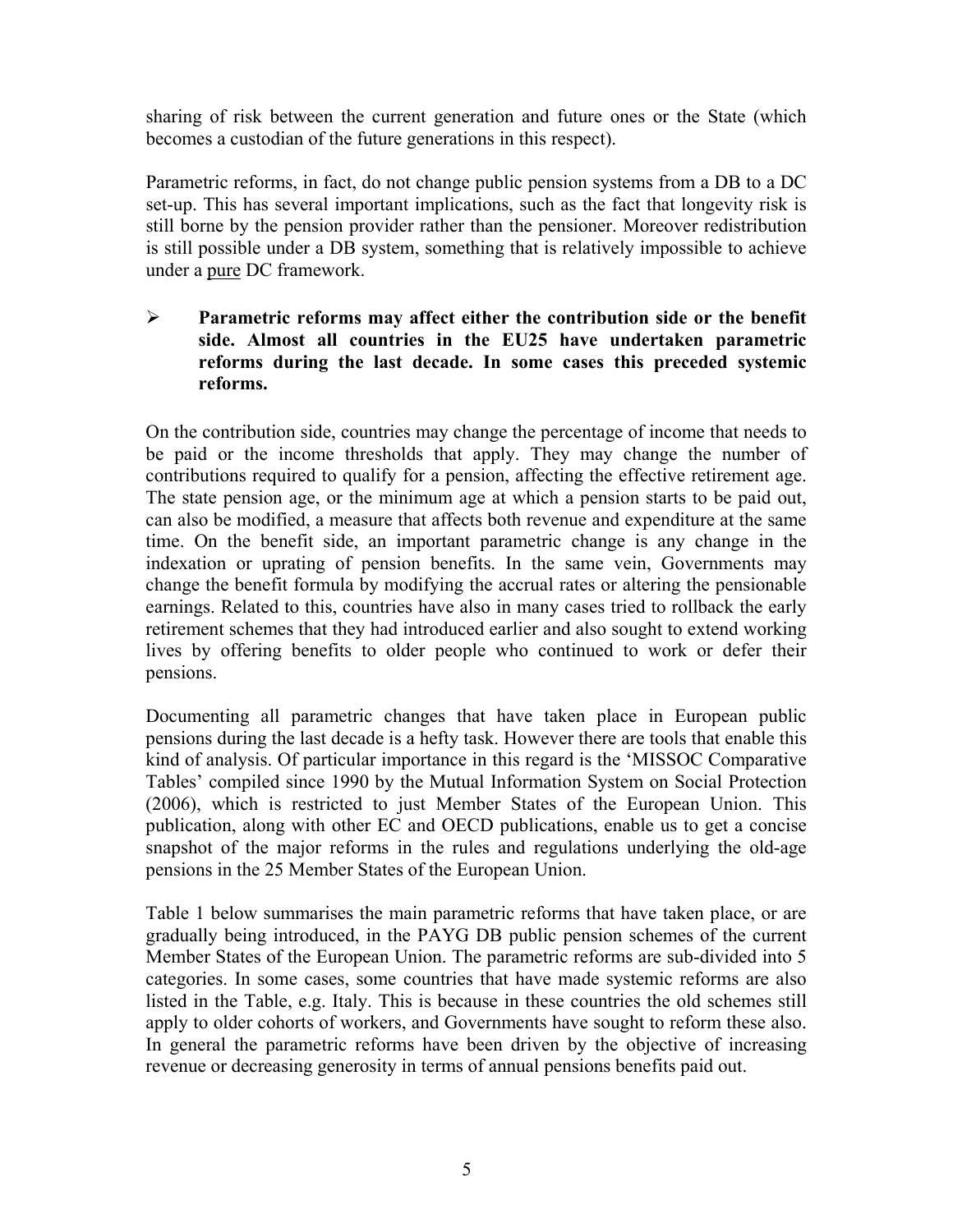| <b>Retirement</b><br>Age | Contribution<br>Rate | <b>Contribution</b><br>Requirement | <b>Benefit</b><br><b>Indexation</b> | <b>Pension</b><br>Formula |
|--------------------------|----------------------|------------------------------------|-------------------------------------|---------------------------|
| Austria                  | Czech Rep.           | Austria                            | Austria                             | Austria                   |
| Belgium                  | Denmark              | Belgium                            | Germany                             | Belgium                   |
| Cyprus                   | Finland              | Czech Rep.                         | Greece                              | Czech Rep.                |
| Czech Rep.               | Germany              | Denmark                            | Hungary                             | Finland                   |
| Denmark                  | Hungary              | Finland                            | Spain                               | France                    |
| Estonia                  | Ireland              | France                             | Slovak Rep.                         | Greece                    |
| Finland                  | Italy                | Germany                            |                                     | Hungary                   |
| Germany                  | Latvia               | Ireland                            |                                     | Italy                     |
| Greece                   | Lithuania            | Italy                              |                                     | France                    |
| Hungary                  | Malta                | Slovak Rep.                        |                                     | Luxembourg                |
| Italy                    | Netherlands          | Slovenia                           |                                     | Portugal                  |
| Latvia                   | Portugal             | Spain                              |                                     | Slovak Rep.               |
| Lithuania                | Slovak Rep.          |                                    |                                     | Slovenia                  |
| Portugal                 | U.K.                 |                                    |                                     | Spain                     |
| Slovak Rep.              |                      |                                    |                                     | U.K.                      |
| U.K.                     |                      |                                    |                                     |                           |

**Table 1: Countries that made parametric reforms between 1995/96 and 2005** 

**Source:** Based on analysis of 'Social Programmes throughout the World', various editions, and 'MISSOC Tables', various years; International Social Security Association (2006).

#### *a) Retirement age*

1 8

As can be seen from Table 1, the most frequent reform (undertaken in 16 countries) has been changing the retirement age. This reform, though still quite politically difficult to push forward, tends to be more easily justifiable than reductions in generosity, as it can be linked directly to the increase in longevity. Moreover in many cases, the reform has just involved the equalisation of the legal retirement age for men and women.

Only Eastern European New Member State countries (Czech Republic, Estonia, Hungary, Latvia, Slovak Republic, Lithuania) and Italy have effectively increased the retirement age for both genders, while Denmark actually lowered it from 67 to 65.<sup>8</sup> However, the approaching of the retirement of the Baby Boom generation is increasing the willingness of Governments to actually push for this kind of change. The coalition Government in Germany intends to raise the state pension age from 65 to 67. Similarly, independent Government-appointed pension commissions have recently recommended the extension of the full pension retirement age in both the UK and Malta. The UK Government has recently accepted such a move (DWP, 2006).

 A Government-appointed commission has, however, recently proposed for it to go back up to 66.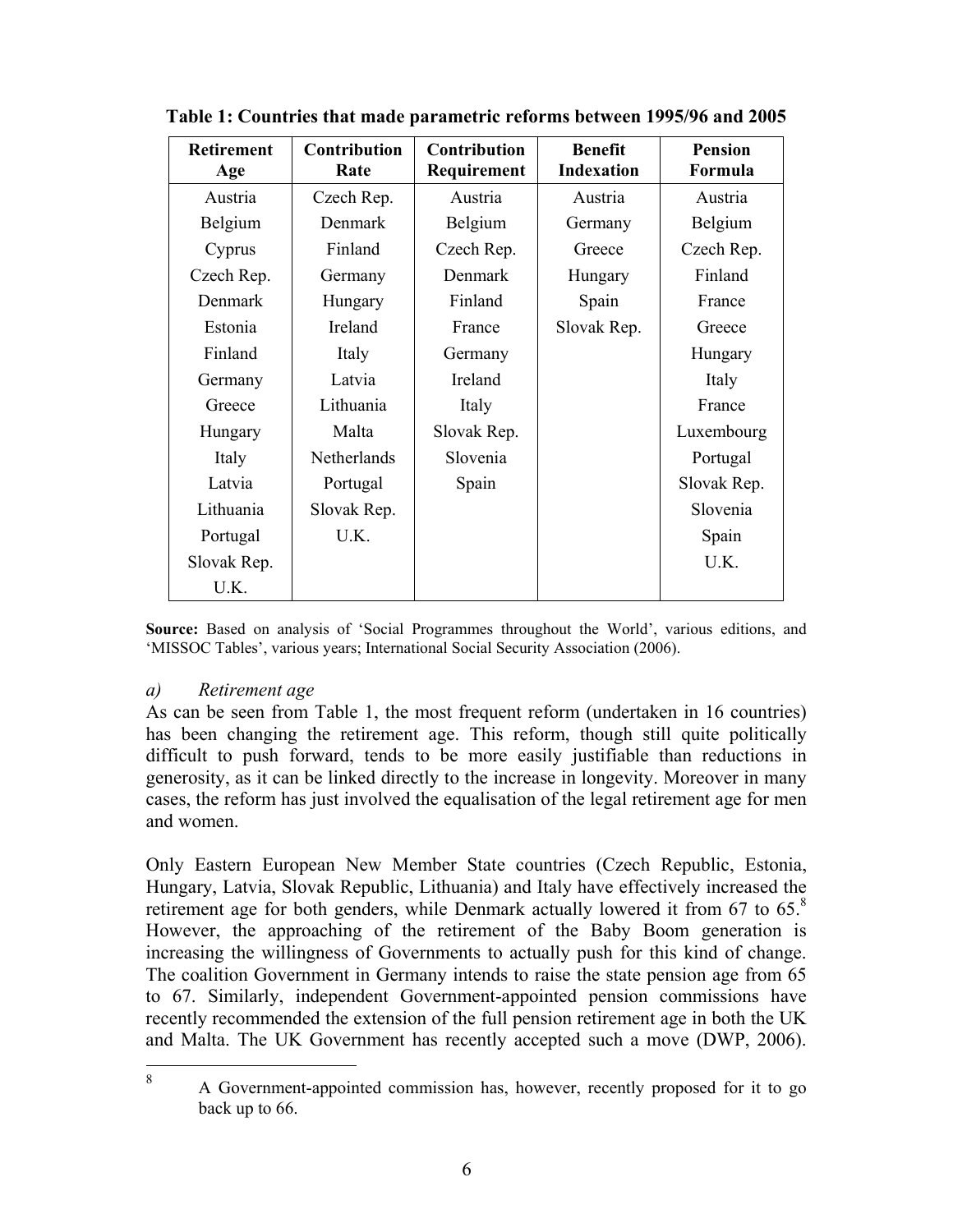This reform increases both the revenues of Government, by adding more years of contributions, while it decreases the longevity risk borne by the State and the amount it needs to pay to contributors when they eventually retire.

### *b) Changes to the contribution side*

The second most common reform during this decade has been modifying the contribution rate. Again while politically difficult, this reform can be justified as a means to bolster the finances of the state in advance of the demographic transition. Given the PAYG-nature of public schemes, this reform, on its own, does not necessarily reduce government spending. In some cases, such as Ireland and Finland, this reform has been accompanied by the setting-up of reserve funds that will be used to finance the increase in spending that is projected in future years. In this way, countries are able to conduct tax smoothing, increasing contribution rates only gradually over time and by a smaller amount as extra funds collected before the system goes in deficit would have earned interest. However, globalisation and the increased competition from lower-cost countries have reduced the willingness of Governments to go for this option. Some countries, e.g., the Netherlands and Sweden have even set a cap on contributions.

Another measure that impacts on both revenues and expenditures is changing the contribution requirements to be eligible for pension benefits. One of the most common changes across Europe has been a scaling back of the early retirement schemes that had been put in place in the 1970s and 1980s. Contribution requirements for early retirement, or deductions for taking up pensions before the legal retirement age, have risen in Belgium, Denmark, Germany, France, Italy, Austria, Finland, the Czech and the Slovak Republics, Spain and Slovenia. More crucially, the period of minimum contributions needed to qualify for the maximum pension has been increased or is being raised in several countries, like Austria, Belgium, France and Italy. France has also introduced a significant reform under which after 2009, 'the number of contribution years will increase following the increase in life expectancy through a rule keeping constant the ratio of the number of contribution years and the number of years in pension to the level of 1.79 as in 2003'.<sup>9</sup>

This reform is interesting in that it introduces a form of automatic stabiliser in the public DB scheme that reduces the risk posed by longevity. The merit of this approach is that the individual, here, can still manage to qualify for a decent pension by working longer. The reforms based on NDC or personal accounts also provide this opportunity to the individuals to undertake remedial action of this sort to qualify for more generous pension benefits.

See Carone (2005: 18).

 $\overline{a}$ 9

7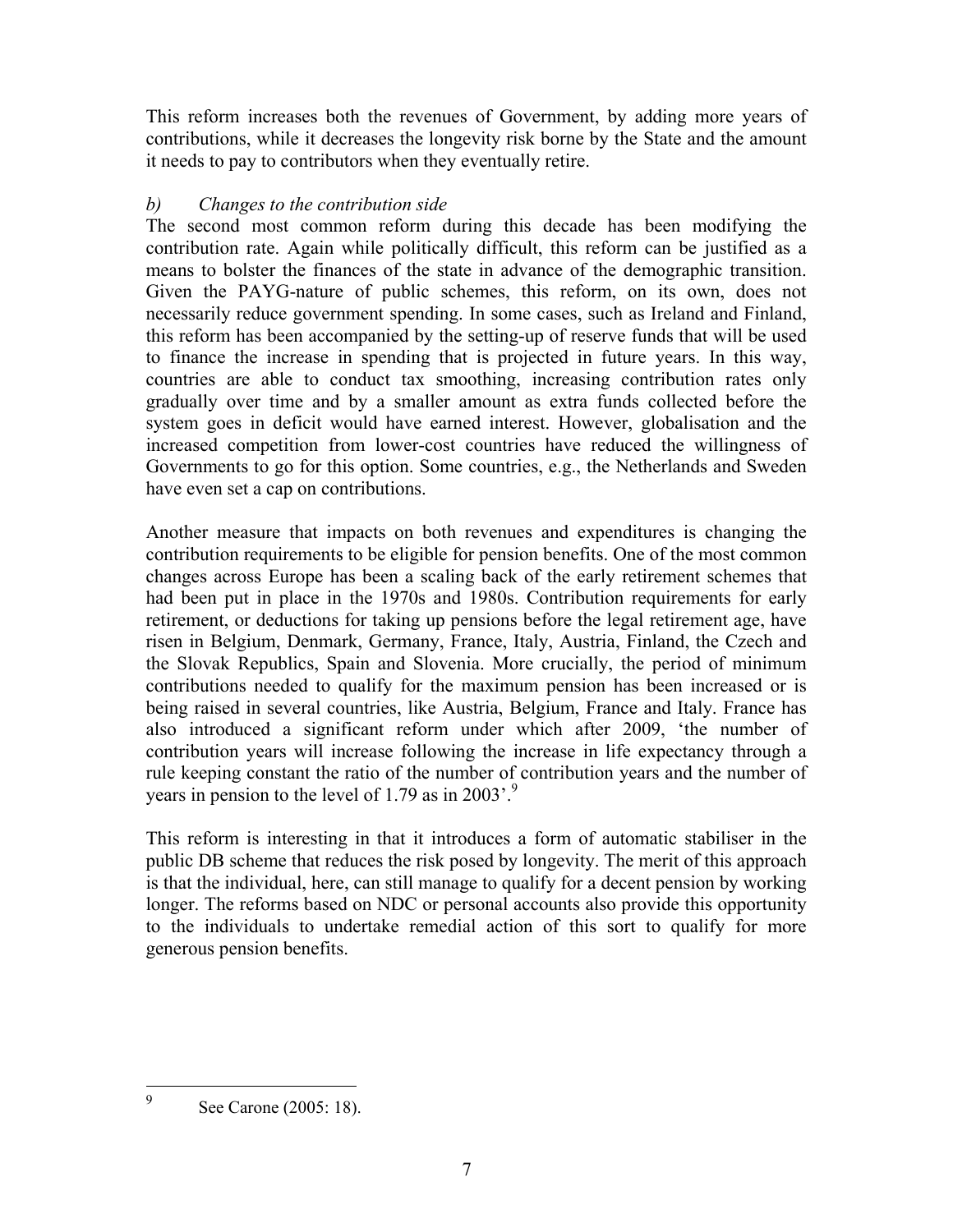### *c) Changes on the benefit side*

On the benefit side, more countries moved away from uprating of current pensions in line with earnings. Most EU countries now uprate benefits in line with prices – implying that over time pensioner benefits will fall in relation to general incomes and thus pensioners will lose out their relative position in their society.

The changes in indexation relate to the benefit side and, unless people are well aware of their implications, they could end up having pension benefits that are lower than what they were expecting without any possibility of taking remedial action. As can be seen, there have only been a handful of countries that have changed the way they index benefits after retirement. However, this may be somewhat deceptive, as most countries had already effected these changes at an earlier date. Contrary to the commonly held perception, most pension systems in Europe nowadays are not characterised by earnings uprating but rather by price uprating. This implies that replacement ratios of pensions gradually decline with time, as the income of pensioners grows at a much slower rate (inflation) than that of the rest of the population (earnings). This results in a continuous decline in the relative position of the elderly (especially the oldest old).

The countries shown in the Table represent the few who had still earnings uprating in 1995, but since have moved away. Austria and Germany at first moved towards linking pensions to net earnings, so that the burden of any increases in social security contributions would be more fairly shared between workers and pensioners. Now they have both moved to an even less generous indexation: Austria moved to price uprating and Germany has introduced the 'sustainability factor' to adjust pension benefit indexation. Other countries, like Hungary and the Slovak Republic, went for the Swiss formula (50% price uprating and 50% earnings uprating) and in this way reduced what were previously wage-indexed pensions.

The United Kingdom is proposing to move in the opposite direction having adopted price linking in the early 1980s. As we shall see later this is because the basic state pension has fallen so far below average earnings that the great majority of future pensioners would have become dependent on means tested pensions removing much of their incentive to belong to private funded schemes.

#### ¾ **Pension formulas have tended to shift towards a lowering of the income to be replaced.**

Changes in the pension benefit formula are rather more complex reforms, especially in terms of their implications being fully understood by the average citizen. There are a wide variety of pension benefit formulae and thus it is hard to synthesise the main changes. However, broadly speaking, the formulae can be divided into two parts – accrual of entitlements and pensionable salary. The accrual side determines how much of the pensionable salary, the pension benefit will be replacing. Thus, for instance, the scheme could be based on having an accrual of 2% of the final salary for every year of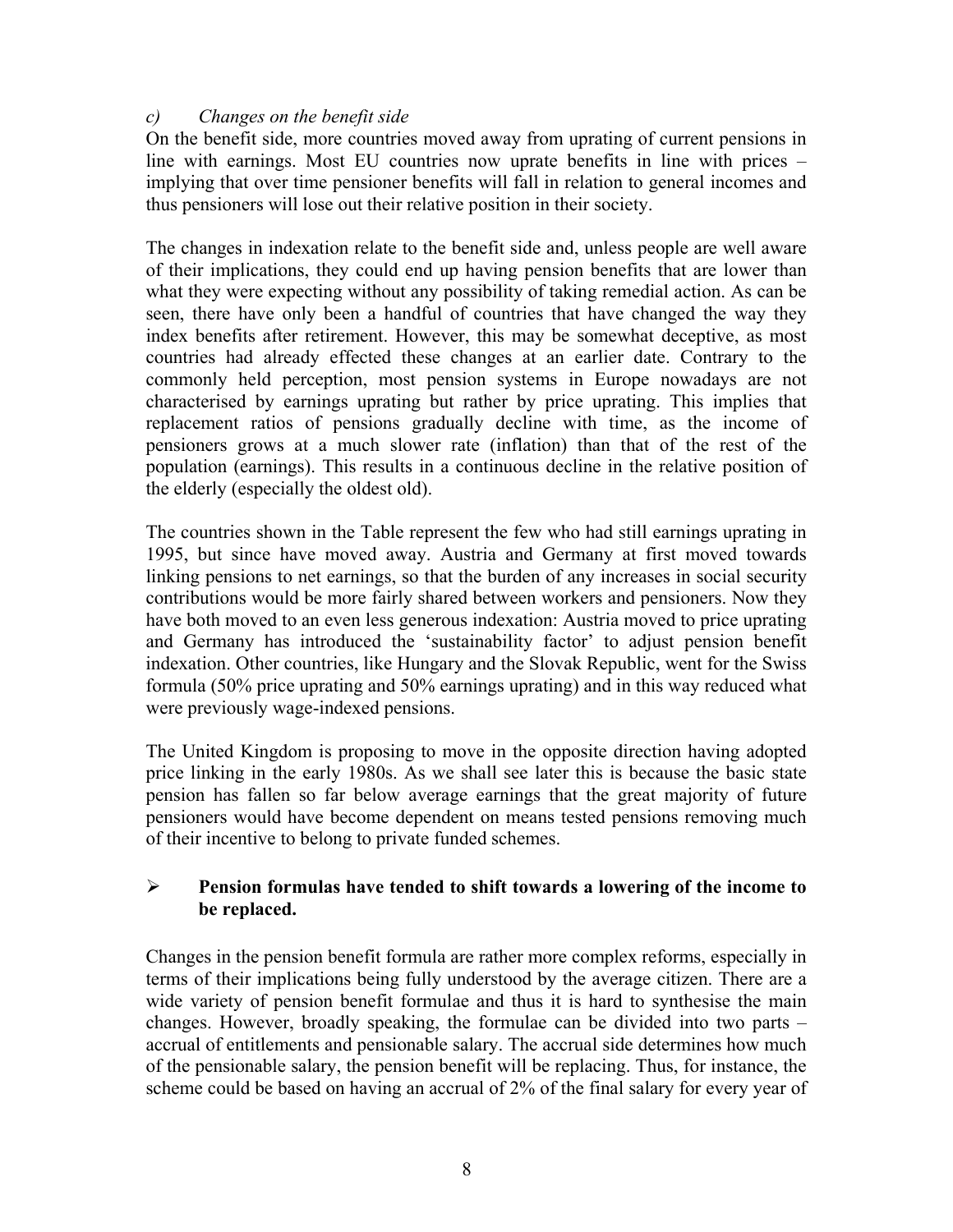contributions. The other component, pensionable salary, amounts to the representative salary to which the earnings-related scheme is linked.

Typically DB schemes (particularly in the private sector) have accrual schedules that are related linearly to the number of years in the system (i.e. same accrual rates for each year of contribution, irrespective of age and years already contributed for). In order to extend working lives, or alternatively to discourage early retirement, in recent years some Governments, such as Finland and Greece, have modified their accrual rates and tried to give higher entitlement to those who work after certain ages, or else have sought to make people work longer by reducing accrual rates. In other cases, the accrual rate may differ on the basis of earnings (Czech Republic and Portugal have higher accrual rates on lower earnings, and lower accrual on higher earnings; France and Sweden has higher accrual rates on higher earnings). There are also differences in accrual rates across sectors (e.g. Fire-fighters' pension schemes in the UK, and the pension schemes for police in Greece, have much higher accrual rates compared to other sectors in the economy; the French pension system has separate accrual regimes for executives and nonexecutives<sup>10</sup>).

A more readily understandable parametric reform involves changing the pensionable salary. Most countries used to have schemes that limited the determination of this salary to the final few years of a career, a period when someone would be near the top of his earnings history. However, in recent years, there has been a considerable lengthening of this period, so that the wage that is replaced is in many cases no longer very representative of the final salary of the person before he retires. Austria, for example, has moved away from using the 15 best years to the income earned during 40 to 45 years of working life. Most notably, this kind of reform is likely to harm more those who had steep earnings career, and will be relatively beneficial to those on low-income trajectory. Other countries, like Portugal and Hungary, have also moved towards calculating the pensionable income as the average lifetime salary, while others, such as France, have just increased this period to be more in line with the required contribution periods. A new innovation made by Germany is the introduction of a 'sustainability factor' which links annual pension indexing to changes in the ratio of pensioners to workers supporting the system. German pensions are tied to a basic pension-point value component, which, in turn, is indexed to annual net wage growth. This pension-point value component is adjusted in line with the sustainability factor, so as to lower pension payouts for all German retirees as the pensioner-to-worker ratio increases over time. Thus pension payments are expected to be on the decline, which in turn is likely to raise the risk of elderly falling into poverty.

 $10<sup>10</sup>$ See Legros (2006).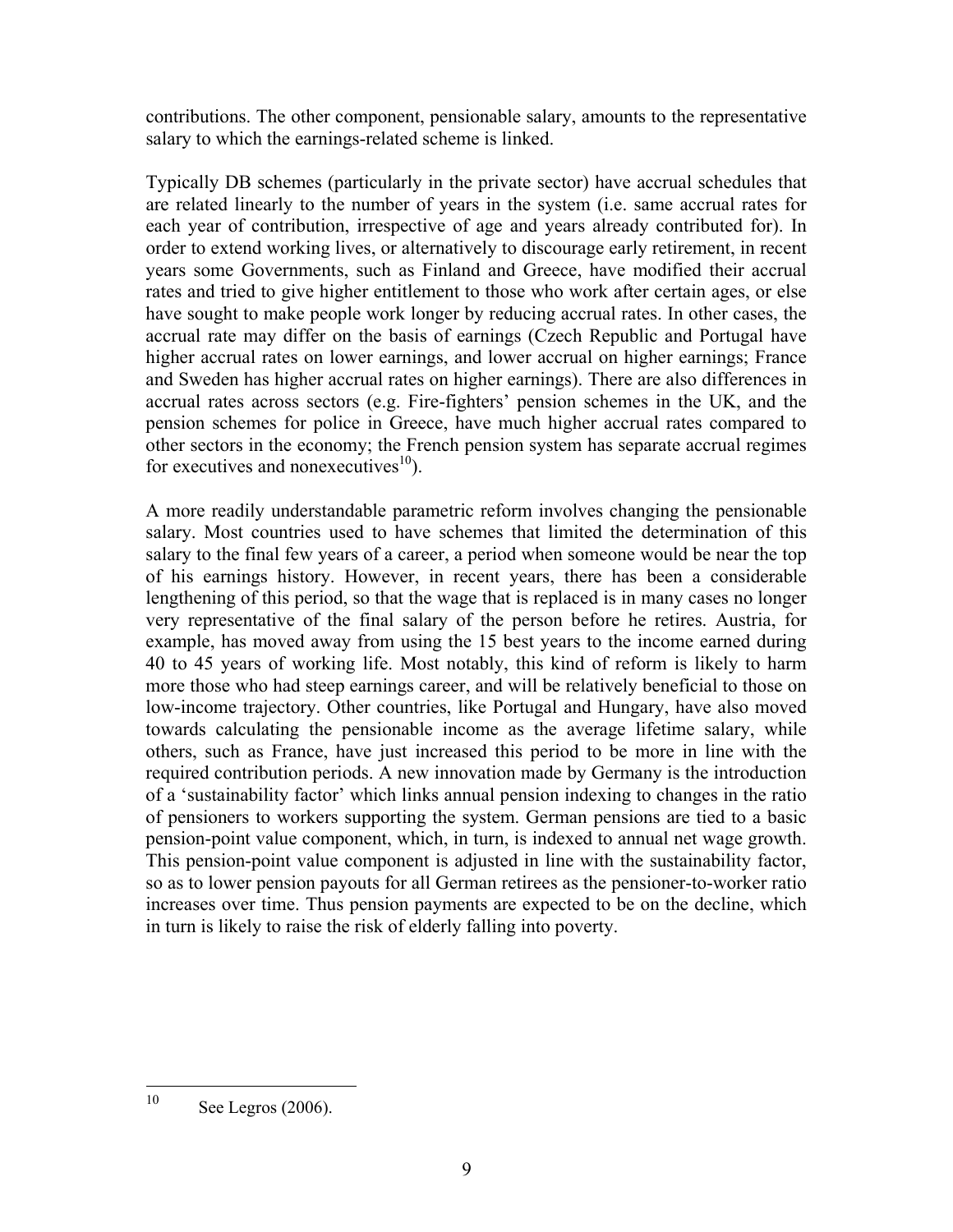### *2.3 Systemic reforms and their possible impact*

In essence there have been two broad types of systemic reforms – those inspired by the World-Bank multi-pillar model and those setting up NDC schemes. Though in both cases, the main difference with DB public schemes is that the structure of determination of pension benefits changes from DB to DC, there are some major differences between the two strands of reforms and their impact on pensioners' incomes is also likely to be quite distinct.

| <b>NDC</b> | <b>Funded Second tier of</b><br>mandatory scheme | <b>NDC</b> First tier of<br>mandatory scheme |
|------------|--------------------------------------------------|----------------------------------------------|
| Italy      | Estonia                                          | Sweden                                       |
|            | Hungary                                          | Latvia                                       |
|            | Latvia                                           | Poland                                       |
|            | Lithuania (voluntary)                            |                                              |
|            | Poland                                           |                                              |
|            | Slovak Rep.                                      |                                              |
|            | Slovenia<br>(supplementary)                      |                                              |
|            | Sweden                                           |                                              |

**Table 2: Countries that have made systemic reforms** 

**Source:** Based on analysis of European Commission (2006).

- *a) World-Bank Multi-pillar reforms*
- ¾ **Prior to accession, a number of eastern European countries opted to go for multi-pillar pension systems, often after assistance from the World Bank. These reforms, though they differ from that in Chile, were inspired by similar motives of moving towards a funded system and increasing the share in the economy of the private pensions. The systems face serious challenges (quite similar to those faced by Chile), with major issues surrounding coverage, high fiscal costs of transition and possible negative impacts on certain groups (such as women).**

The review commissioned by the World Bank on its assistance on pension reform reports that eleven of 24 Bank-supported European and Central Asian countries implemented multi-pillar reforms.<sup>11</sup> Poland, Estonia, Latvia, the Slovak Republic, Lithuania and Hungary all implemented multi-pillar reforms before they joined the EU (and three other applicant countries, Romania, Bulgaria and Croatia have also

 $11<sup>1</sup>$ 11 13 countries (of which only Slovenia is an EU Member State) also received small loans for parametric reforms.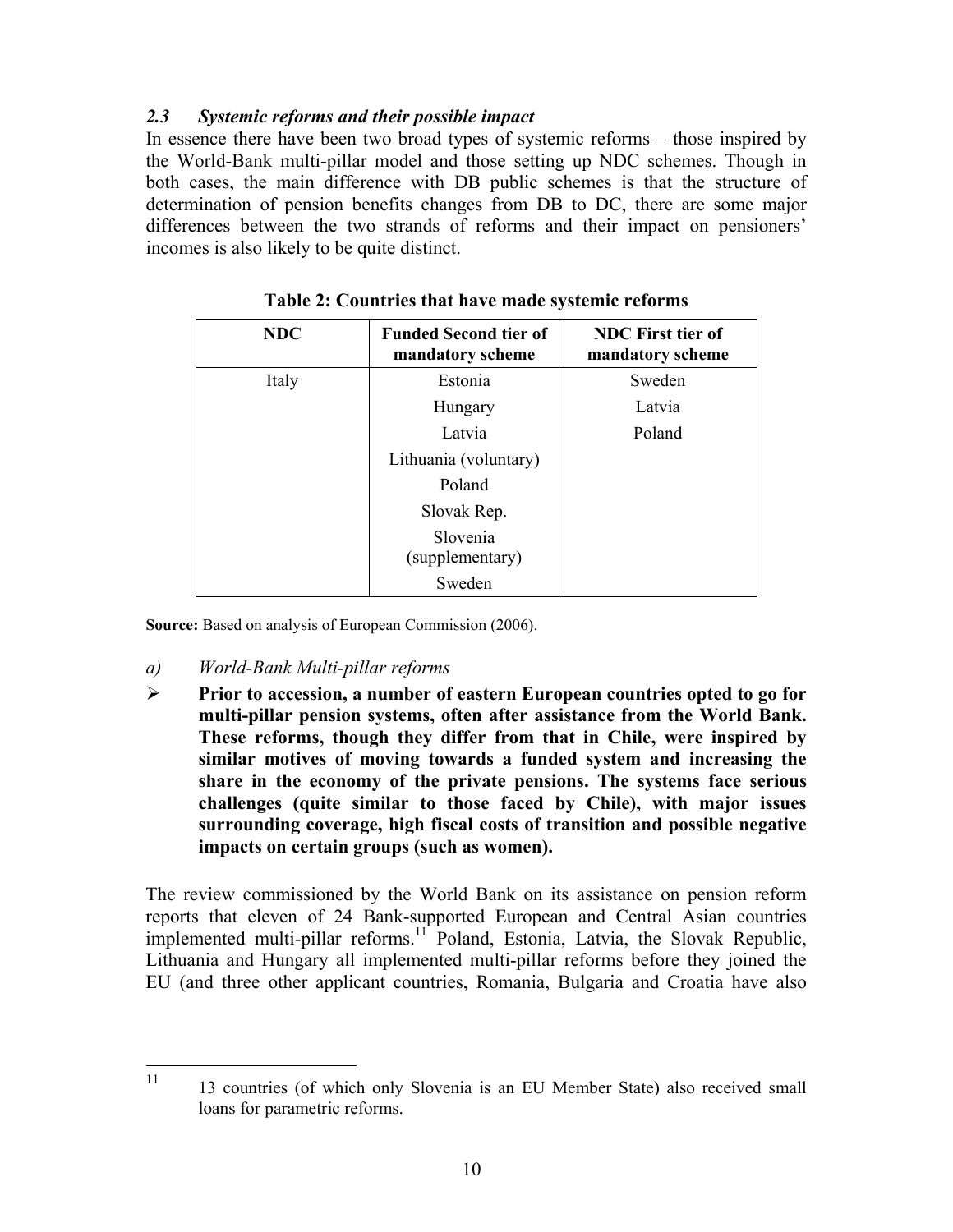gone down this path).12 However reforms in this region differ from those in Latin America, as multi-pillar systems in Europe tend to include a fairly substantial contribution-based PAYG pillar, for instance Hungary and Latvia. Moreover reforms in European countries tended to be influenced by the NDC reforms of Sweden and Italy (particularly in cases when Sweden was also a donor country) and in some cases, namely Poland and Latvia, the first pillar was converted from PAYG to NDC.

When comparing Latin American and Central and Eastern European countries (CEECs), one notes two main differences - coverage and demographics. CEECs have an older population structure, but life expectancy is lower, while participation tended to be universal (a residue of the communist days). However the financial situation tended to be very similar, as the transition to market systems resulted in the creation of large informal sectors and the rise of tax evasion, while large unemployment and redundancies from privatised firms resulted in a worsening of the ratio of contributors to beneficiaries. In Poland and Hungary the number of contributors declined by 15% and 25%, respectively, and by 8% in the Czech Republic. Early retirement, in part, led to an increase in the number of pensioners by 10% in the Czech Republic, 20% in Hungary and a massive  $50\%$  in Poland.<sup>13</sup> But the desire to join the EU (and therefore the implied adoption of the Maastricht criteria) meant that a full transition to a funded system was not possible as the transition costs would have been too high. Thus countries tended to go for the World Bank multi-pillar model.

Setting up systems of individual accounts was seen as an effective means to boost financial sector development, help privatisation and spread the values of the market economy among the population.<sup>14</sup> However several studies<sup>15</sup> have noted that in many countries the preconditions for administering the systems were not in place and that there were serious implementation problems. In Hungary and Poland, the number of workers shifting to private accounts exceeded expectations and reduced the contributions to the PAYG pillar, reducing its sustainability. As in Chile, administrative expenses were relatively high and the industry had to consolidate in a way that a few companies started to dominate it. Markets for annuities proved to be difficult to set up; while pension funds ended up investing mainly in Government paper (which coupled with the high administrative costs implied by their decentralised set-up reduced the potential benefits for contributors). Moreover in some countries, e.g. Poland, the collection and the management of contribution records proved to be very problematic and were affected by administrative and technical hitches. In mid-2003 the overall rate of inactive accounts (accounts created that do not have a single

 $12<sup>12</sup>$ Sweden, an existing Member State, also introduced a mandatory DC funded pillar, but this is minor contrasted to its main pillar.

<sup>13</sup> See Fultz and Steinhilber (2003).

<sup>14</sup> See Wehlau and Sommer (2004).

<sup>&</sup>lt;sup>15</sup> See Kritzer (2002).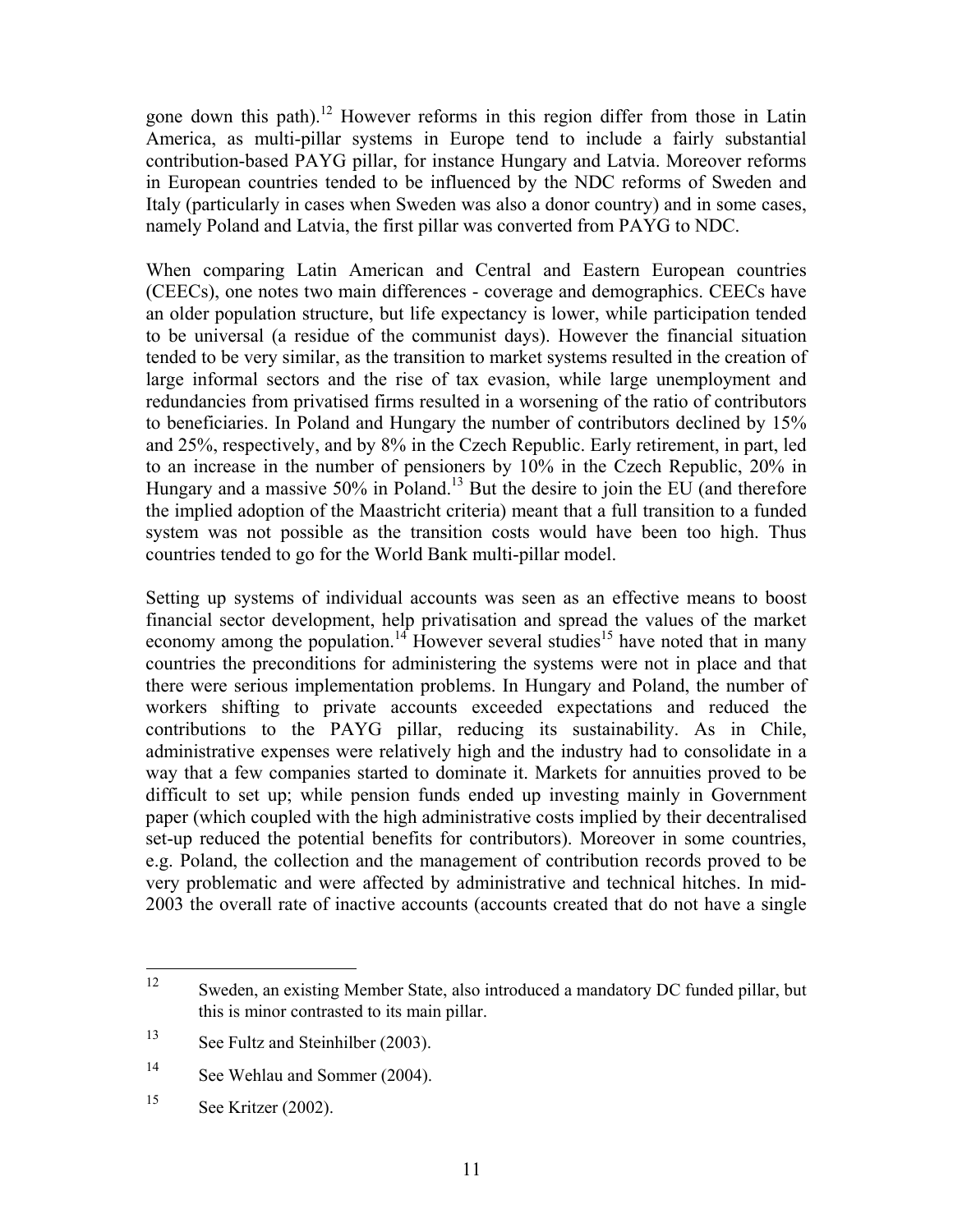contributions paid) was 18% of total accounts.<sup>16</sup> The impact of these systems on women has also been little analysed, while the problems associated with coverage in the informal sector remain. It may still be too early to assess, but if the personal account systems of the CEECs evolves like that of Chile, a substantial proportion of individuals may opt to contribute just enough to qualify for the minimum pension guarantees (with the associated risks of poverty and political pressure on Governments to improve guarantees). $17$ 

¾ **In many cases the multi-pillar reforms are still too new for their long-term impacts to be evident. Yet, in some of the countries that went through the reform earlier than others, e.g. Hungary, there have been studies that have yielded some interesting insights.** 

A working paper published by the Hungarian Central Bank<sup>18</sup> notes that 'the pension system, in its present form, is unsustainable with net implicit public liabilities in the system around 240% of GDP'. More crucially it notes that 'the returns recorded so far in the private pension funds fall short of expectations and, on the condition that these low returns persist, the second pillar is projected to provide annuities that do not make up for the reduction in benefits received from the public pillar'. The Hungarian case is also interesting in that it shows that a move to full funding does not automatically result in sustainability. After the reform several parametric changes contributed to reverse any improvements in sustainability. The net implicit liabilities of the system had been just 60% of GDP prior to the reform, but a cut in contribution rates, the evening out of benefits between pensioners who retired in different years and the introduction of a 13th month pension contributed to boost the burden of the system.

¾ **Shifting to a pure DC structure increases risks shouldered by individual contributors (instead of the State, or the employer), and it reduces the redistributive element present in public DB pension schemes. Given gender differentials in employment, it also tends to lead to greater gender inequality.** 

Personal accounts reforms introduce two elements of risk to pensioner incomes – namely *investment risk* and *administrative charges risk*, and these may lead benefits to be significantly different from those available under the old regime of public DB-type pension schemes. The move to DC also implied that contributions and benefits of an individual became directly linked (more than was the case in the DB system) and this

<sup>16</sup> 16 For a full assessment of the myriad problems faced by CEECs, see Fultz and Stanovnik (2004).

<sup>17</sup> For more details, see Mitchell (2005). The average Chilean worker pays into the system about half of the time. Three-quarters of those not making contributions are women.

<sup>&</sup>lt;sup>18</sup> See Orban and Palotai (2005: 5).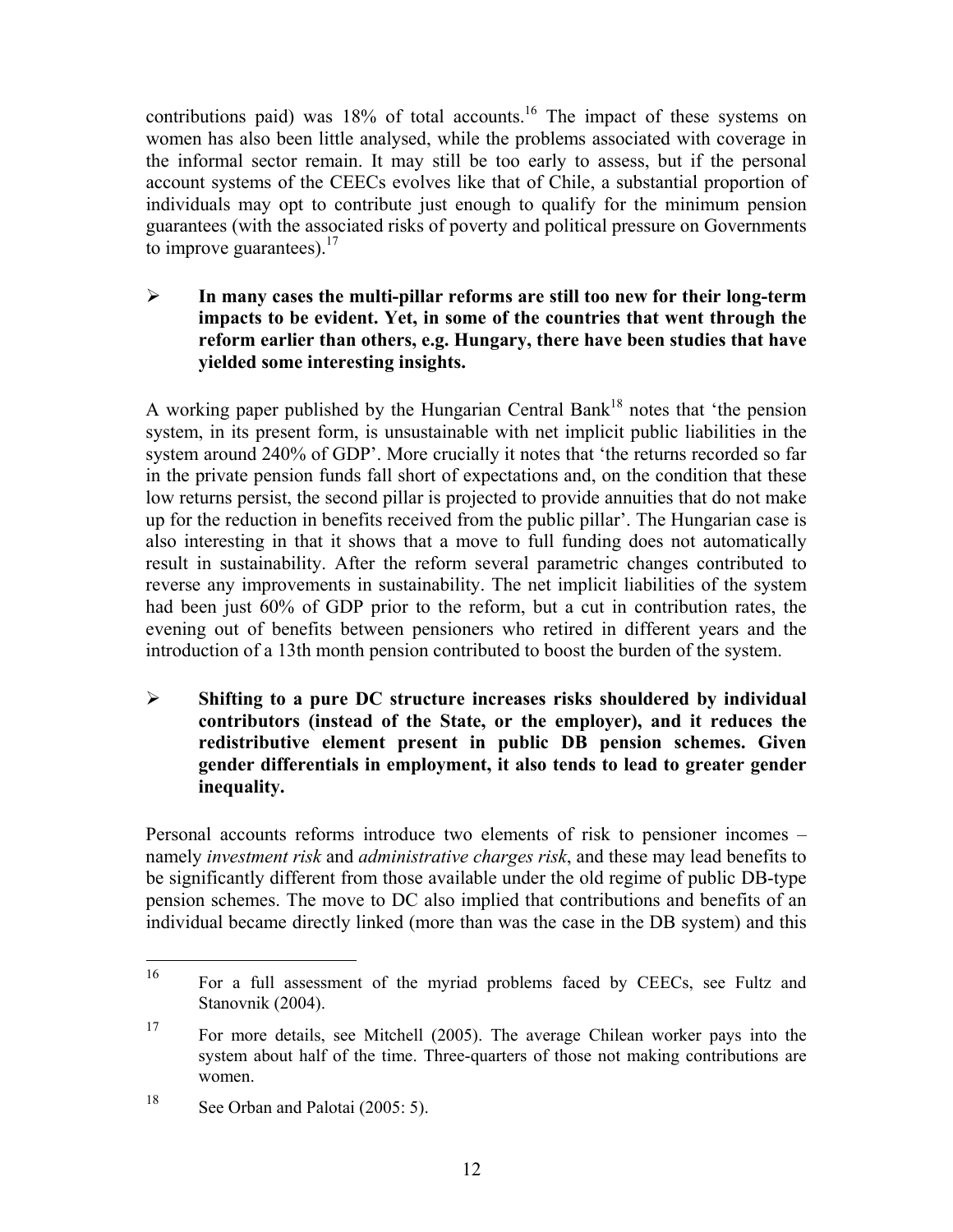reduces the possibilities of affecting redistribution. Thus, such a move was negative for lower income individuals, as progressive elements in pension formulae were removed or decreased, cases in point being Hungary (1998) and Poland (1992 and 1999). Moreover the shift from DB to DC means that longevity risk is shifted squarely to the shoulders of individual contributors of the same generation (and not borne by the State). Taken together all these measures tend to disadvantage those with low lifetime earnings. To further complicate matters, though countries have tended to legislate that gender-neutral mortality tables are utilised, there have been practical problems of implementing these annuity regulations with insurance companies reluctant to offer them and the market proving difficult to kick-start. Thus, the net outcome of these reforms increases the risk that women will continue to have lower annual pension incomes.

### ¾ **A further complication arises when individuals are given the option to shift voluntarily into the personal accounts system. Evidence from Poland and Hungary indicates that many opted to shift without having recourse to enough information.**

In many cases, people had the option of staying within the old public DB-type PAYG system or move to the personal accounts pillar. Similar to what happened in the UK with contracting-out of State's earnings related pensions, there is evidence that in many cases people who switched may have become less well off as a result. A World Bank study carried out in 2000<sup>19</sup> shows that surveys in Poland from the end of 1999 showed that 'most people felt they were well informed and that information on the pension reform was readily available', but then surveys often showed 'that the knowledge of the pension system was limited to slogans rather than a deep understanding' (Chlon-Dominczak 2000, pp. 60). Moreover while there are indications of rational switching, there is 'some evidence that choices made were not based on a detailed understanding of the new system'. The study also notes that 'a significant proportion of people simply joined the pension fund of the first agent they came across'.

Orban and Palotai (2005) in their study on the Hungarian system remark that 'it is a puzzle to researchers why so many people joined the multi-pillar system voluntarily, renouncing 25% of their pension claims from the PAYG after having contributed to the pure PAYG for a number of years' (Orban and Palotai 2005: 12). They explain it 'by the fact that individuals perceived the market risk involved in accumulating savings in a pension fund to be lower than the policy risk of participating in a pure PAYG with very low credibility and an overall negative image'. Moreover they note that 'this negative image was exploited by large-scale mis-selling and campaign from the part of pension funds, whose agents pressed and often misled customers in order to recruit more members' (Orban and Palotai 2005: 12). There is also the widespread

 $19$ 

See Chlon-Dominczak (2000).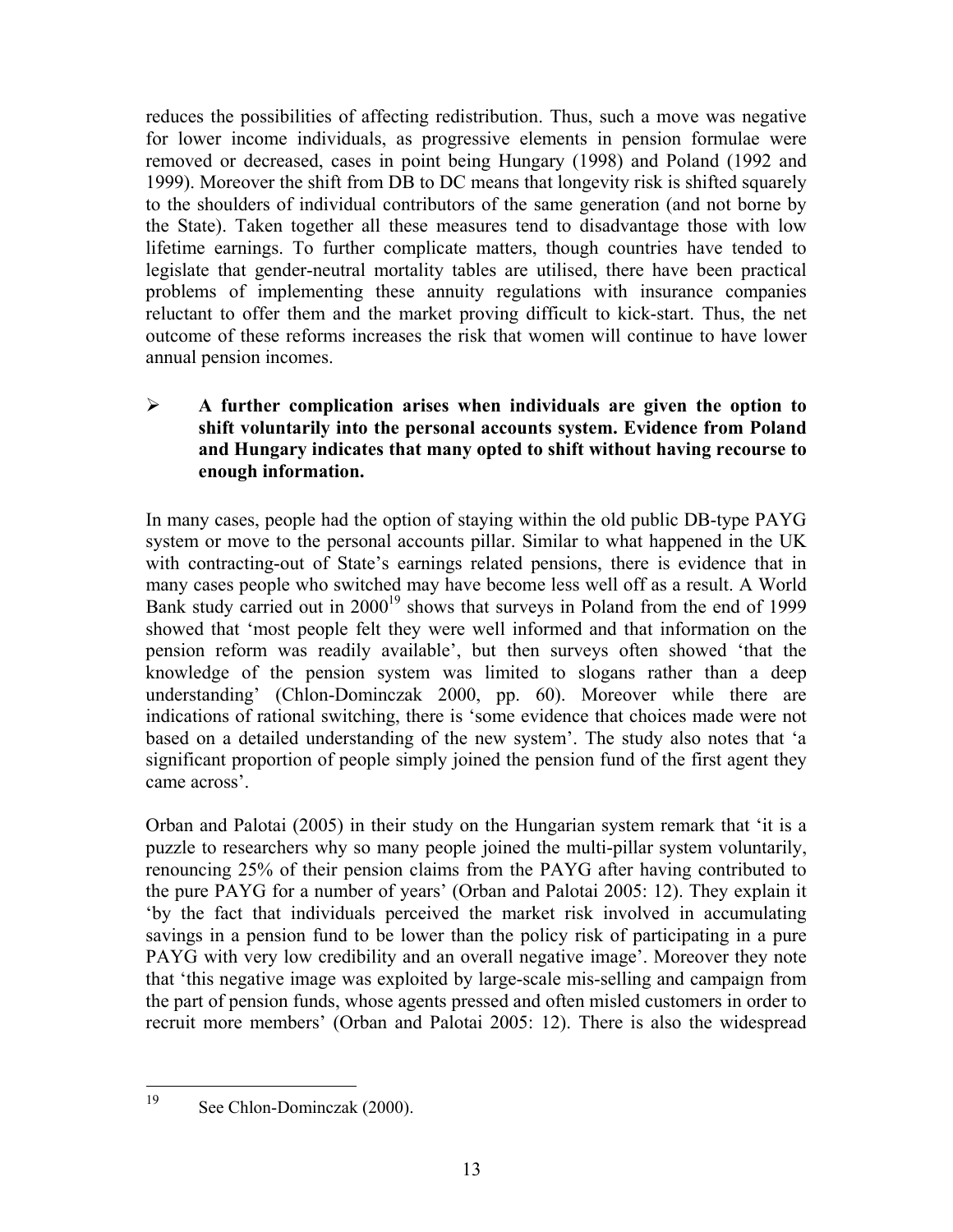belief that Government will step in at some stage and compensate pensioners for a very unfavourable outcome.

### ¾ **The high administrative costs of the multi-pillar system are more burdensome to lower-income persons.**

Besides exposing contributors to investment return risk, the main negative element of the multi-pillar system is that it is based on a decentralised approach that implies a very expensive administrative cost structure. This is particularly negative on lowincome earners who have very small funds. Moreover the decentralised approach gives rise to competition that is not really based on the effective rate of return, but rather on marketing campaigns and large sales forces. This, not only impacts badly on the low income contributors who usually are the least able to evaluate critically these campaigns, and thus end up making the wrong choices, but also raises the costs of the system without leading to any benefit to participants. Whitehouse (2000) reports that countries with relatively similar systems based on individual accounts with individual choice of provider have average charges that vary from less than 15% to more than 30%.20 This implies that for adequate replacement ratios to be achieved, contribution rates need to be relatively high, and since saving is a luxury good, this impacts more on low income workers than on high income ones. By contrast, in the state DB schemes, administrative costs were fairly small and were financed out of general taxation.

- *b) NDC schemes*
- ¾ **The NDC schemes, though still based on the DC method of determining benefits, differ significantly from the personal accounts systems. They tend to be less risky for individuals, especially for those on lower incomes, since the return on income is the same for all, and less costly as funds do not need to be invested, and there are no marketing and investment advice costs. By default, the longevity risk is faced by the individual contributors of the same generation, thus the current generation of workers will be faced with greater income risks compared to the situation in which they had contributed to the old system.**

Whereas the personal account systems are based on investing funds in the financial market, the NDC systems involve just *notional* accounts and thus the investment risk faced by individuals is very different. The rate of return faced under an NDC is centrally determined and reflects the formula chosen, whereas under the personal accounts system the return depends on the investment choices made by individuals and the performance and stability of financial markets. This has significant implications in that all people face the same risks on return under the NDC scheme, and thus there is no income inequality that results because of better investment choices, something that could possibly be correlated to the income level of an

20 See Whitehouse (2000).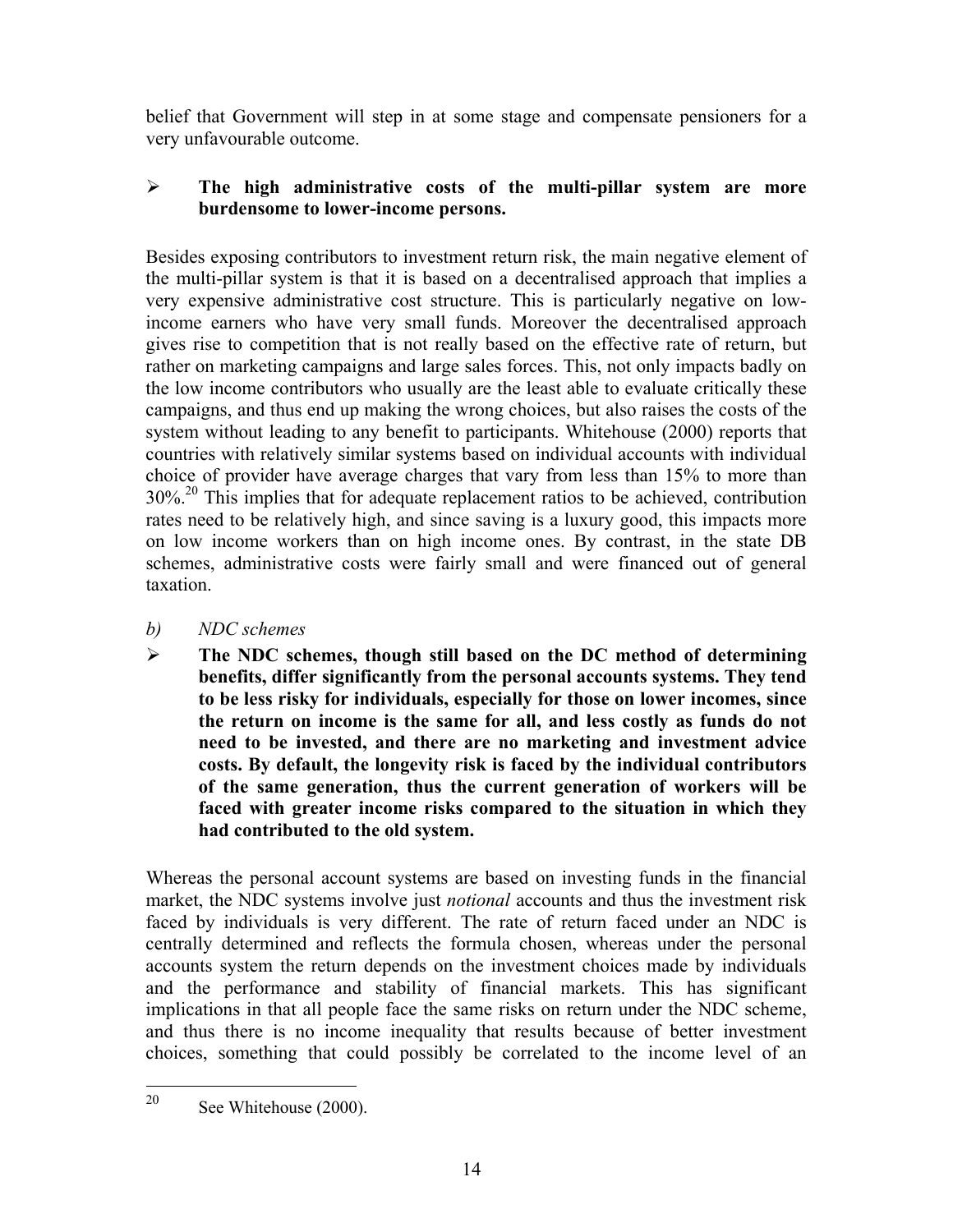individual. NDC schemes thus do not place lower income individuals at a relative disadvantage arising from their relatively lower level of financial education and experience in investment choice.

That said NDC schemes also have a form of 'investment' risk for contributors. This relates to any fluctuations in the notional rate of return that differs from the return under the PAYG DB scheme, which amounted to the annual accrual of entitlements. The NDC schemes, in fact, attempt to make the PAYG schemes automatically stabilising so that the 'assets' and 'liabilities' of the system balance out. For instance, in Sweden through the operation of the 'automatic balance mechanism', Government reviews annually the system and if the calculation reveals an unfunded liability, the notional account interest (set at the growth of average wages) and the indexing of annuities is reduced. Thus changes in the size of the contributing labour force are reflected in the rate of return earned on funds. With the NDC system, the financial risk of changing economic and demographic factors is shifted from the State to current and future pensioners. Besides this, the system also adjusts for longevity increases through changes in the annuity divisor, which converts the notional account upon retirement into pension benefits. As retirees' life span increases, the monthly benefit available to individuals declines unless they delay retirement. Capretta (2006: 3) reports for the Swedish system that "based on mid-range demographic and economic assumptions, the Government projects that the life span adjustment will cut average monthly benefits for those continuing to retire at age 65 by 14% by 2055". However, this may be compensated (albeit only partly) by behavioural adjustments (upwards) in the age at which people retire when faced with the prospect of low pensions benefits and rising life expectancy. Moreover, as mentioned by Capretta, "the Government expects the automatic balance mechanism to be triggered only 'a few times' over the next 15 years, thus only modestly cutting the rate of return applied to the notional accounts" (Franco and Sartor 2006: 475).

### ¾ **While NDC lead to a securitisation of pension claims for individuals, and so may seem to reduce flexibility for Governments to cut benefits in the future, in practice the move itself has reduced the cost of future benefits.**

There is concern that the projections used by the Swedish Government may be optimistic (the current level of fertility and migration together with 2% permanent real wage growth) and the automatic balance mechanism will be used much more frequently than expected. In this case, the politically acceptability of the NDC system may be put under threat as its transparency means that individuals will be able to compare the rate of return on their notional accounts with that on market instruments (and ignoring the question of risk, charges, etc). This will put pressure on Governments to sustain the system by shouldering part of the change in economic and demographic factors itself. Furthermore as noted in Knell  $(2005)^{\tilde{2}1}$  the NDC system leads to a securitisation of pension claims, making individual benefit levels difficult to

<sup>21</sup> See Knell (2005).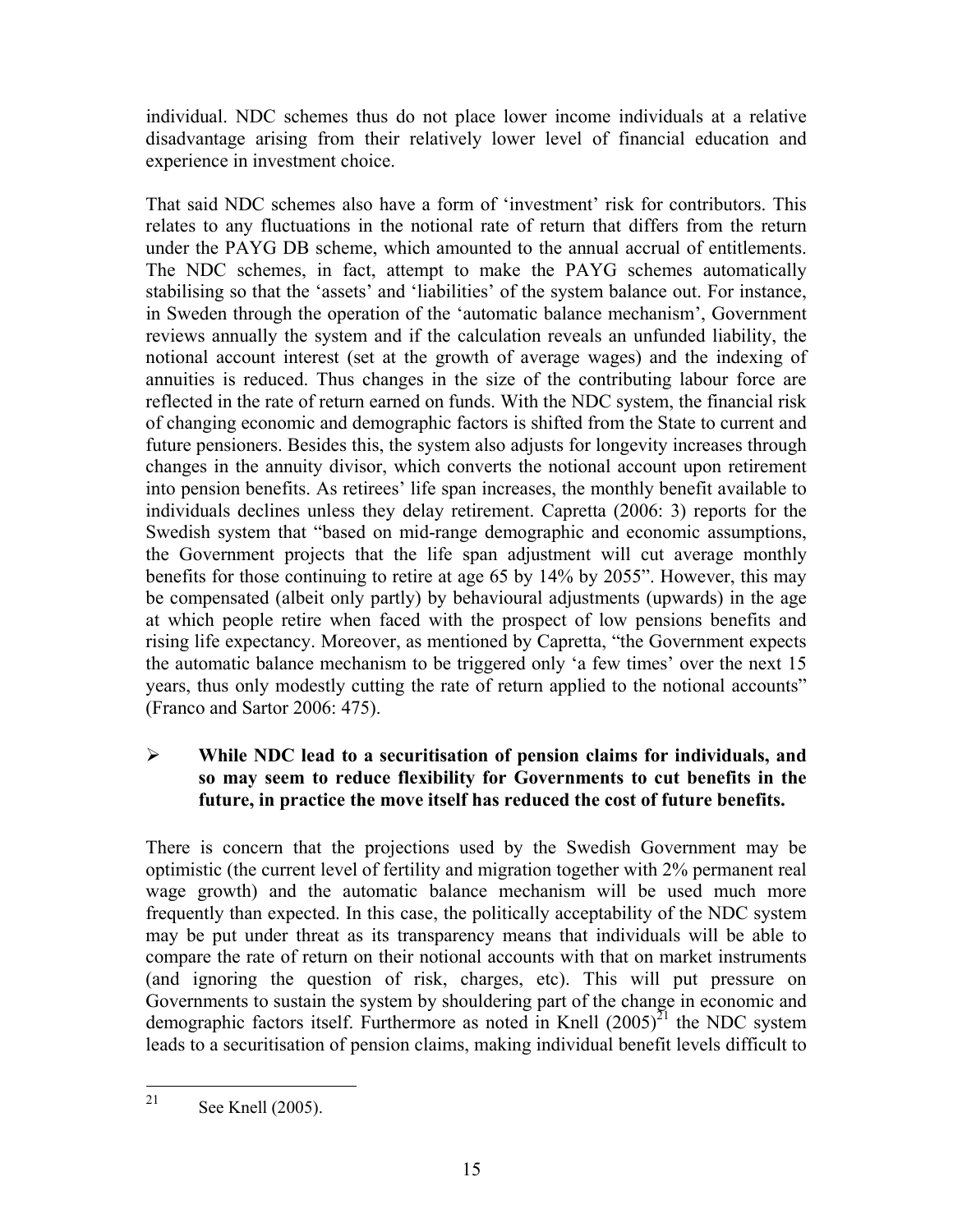modify whereas under the DB systems where benefits were determined at the end of the career, it was easier for Governments to fiddle with the formula and lower benefits. However, the shift to NDC in itself, due to move towards lifetime averaging and the shift of longevity risk, may lead to such a reduction in benefits that Governments may be willing to face these additional risks. For instance, Franco and Sartor  $(2006)^{22}$  reports that in the Italian system "under the baseline scenario, the average pension earned at the age of 60 is reduced by 34 percent…the reduction in benefits reaches 50 percent if the lifetime stream of pension benefits is taken into account". These reductions in benefits, if not compensated by additional contributions, are likely to increase the risk of elderly poverty.

#### ¾ **Costs to administer NDCs are lower than multi-pillar and so the incomes accrued under these systems are higher than under personal accounts.**

Another major difference of the NDC schemes is that they are less expensive to administer than multi-pillar pension systems. This is not to say that multi-pillar systems cannot be organised in a way that reduces the administrative charges faced by contributors. The Swedish pension systems also includes a relatively small personal account component (2.5 percentage points out of the total 18.5% contribution paid) which due to its centralised organisation faces significantly lower costs than the multipillar systems of CEECs, indicating that this type of risk can be reduced through reforms that decrease decentralisation.<sup>23</sup> The system of personal accounts proposed by the Pensions Commission in the UK presents another example of how system design could focus on minimising administration, collection and selling costs. Nevertheless the personal account systems will always involve more administrative costs as they involve the actual investment of funds, and thus even if contributors are denied any rights of switching providers or given very little choice (both factors that could reduce administrative charges substantially) there would be the costs to influence investments, track them and administer them. Given that these are fixed costs, in a system of personal accounts these costs tend to disadvantage the lower income groups.

¾ **The use of gender-neutral annuity will contribute to reducing gender inequality (when total cumulative pension wealth is taken into account). As for annual incomes, both men and women will experience the decline in the benefit income that come about due to longevity risk passed onto contributors of the same generation.** 

The adoption of the gender-neutral annuity is arguably the most redistributive element of a DC-type system. However, this is true only when one looks at the overall

 $22$ Franco and Sartor (2006).

<sup>&</sup>lt;sup>23</sup> It may be indicative that market forces left alone are also leading to a lot of mergers in the private pension providers in the CEECs (also involving large pension funds of Western Europe).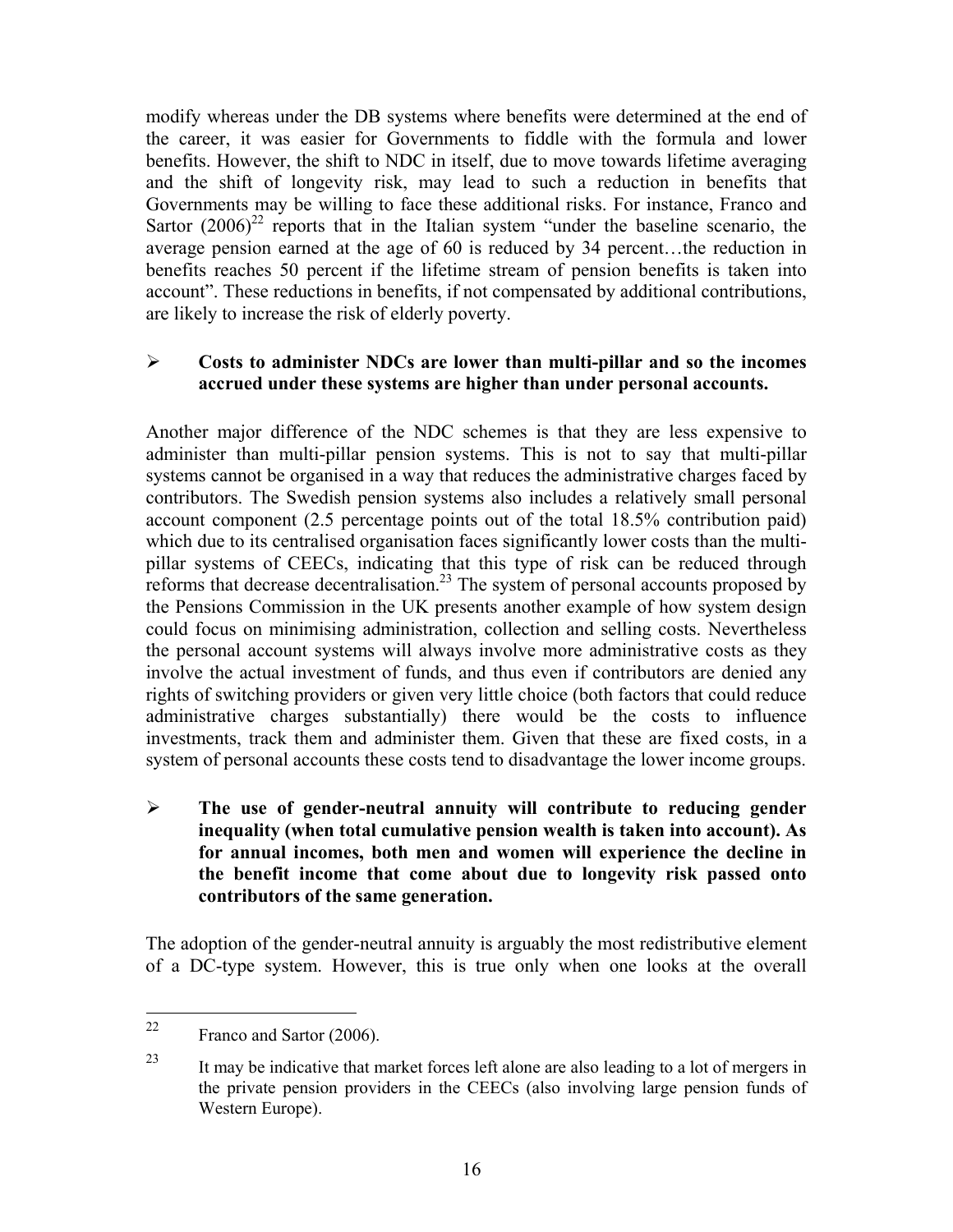cumulative sum of pensions payment. In terms of annual incomes, the gender specific risk of elderly poverty will not be affected by gender-neutral annuity rates.

One critical element of the NDC pension system is how it credits absences from the labour market (such as those due to sickness and disability, and those for childcare). If the steady state scenario of a shorter working life career for women is assumed, the DC type pensions will reduce the annual benefits paid out to women.

¾ **The linking of benefits to contributions increases the importance of providing pension crediting for periods of non-work. Without adequate provisions of such credits, the shift to NDC systems reduces the generosity of the pension system towards carers.** 

The shift to DC, and the determination of benefits by the amount of funds accumulated, makes it crucial to have in place adequate crediting systems for periods during which an individual is prevented by circumstances, such as sickness, unemployment, training or child and adult caring, from contributing. However, there is evidence that in many cases this element of reform was ignored. Thus, Fultz and Steinhilber (2003) reports that in Hungary contributors to the personal accounts system contribute 6% of their child care benefit to the pension system (instead of having credits as under the old system) and their future pension benefits will be calculated as a simple return on this contribution  $-$  i.e. investment performance minus management fees. Since this benefit is much less than wages, especially for middle and upper income earners, carers in Hungary will be worse off. In Poland the state pays a subsidy but this is based on the minimum wage and is 'much less generous than it was before'. By contrast in Sweden, the state gives extra pension rights to parents with children under four, though Sweden's 2005 National Strategy Report for adequate and sustainable pensions still stated that while "in principle, the national pension system gives everyone the same possibilities of building an adequate pension….many women still devote more time to unpaid work and less time to paid work than men, which results in lower average pensions for women." (pp. 26-27).

#### *2.4 Concluding remarks*

### ¾ **Reforms have been guided by fiscal sustainability concerns, and the net impact on risks of poverty for the current and future generations of pensioners is hard to measure.**

Though the recent pension reforms are expected to have significant economic effects, most of the studies that have been carried out to date have mainly focused on their effect on fiscal sustainability. This, in part, confirms that reforms were broadly driven by financial sustainability motives and there appears to have been very little assessment of the potential impact of these reforms on pensioner poverty. Thus, the World Bank's Independent Evaluation Group that recently reported on countries that followed the Bank's advice on pension reform concluded that 'there was insufficient attention on analysing the living conditions of the aged and exploring options for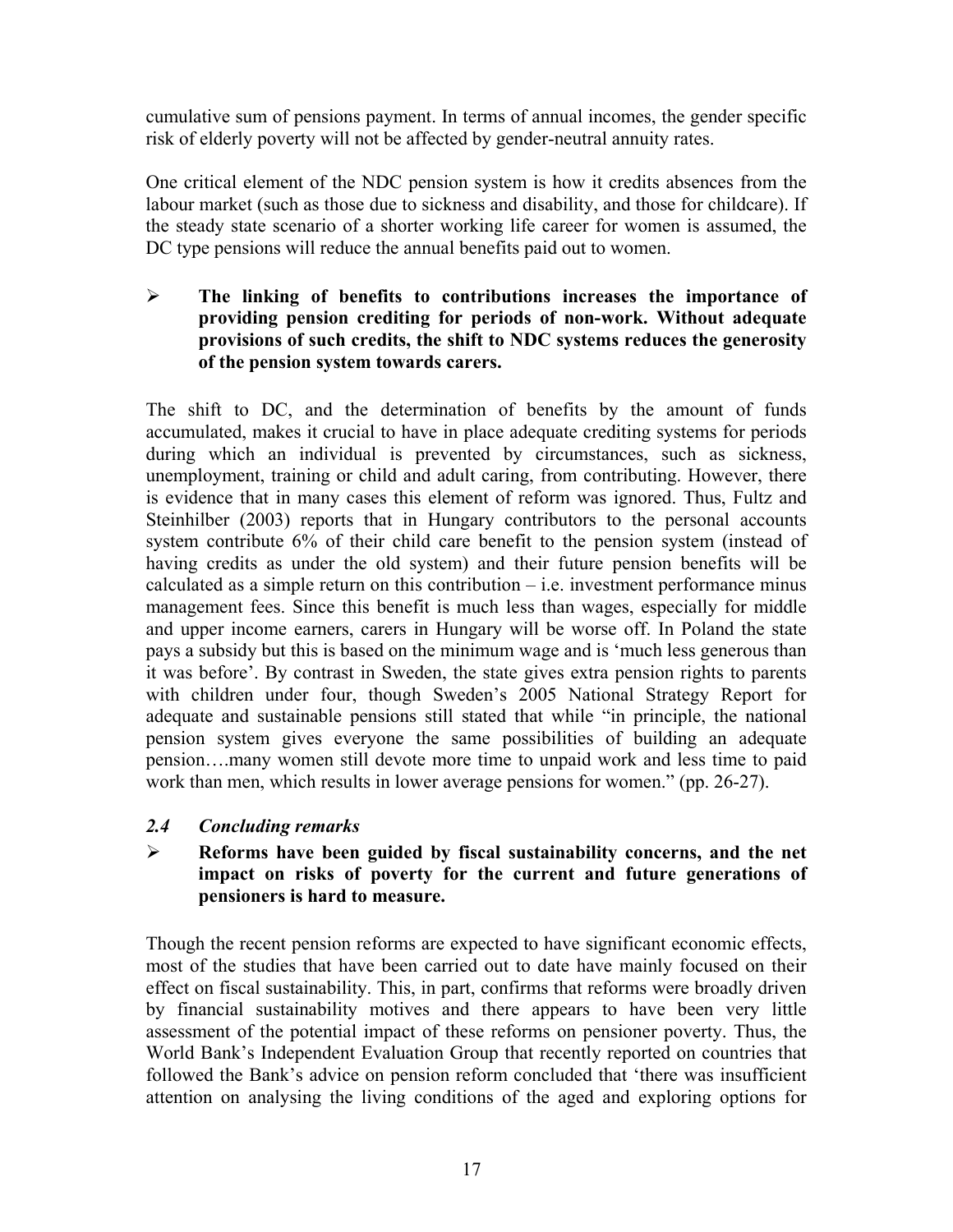expanding the safety net for those outside of the formal pension system' and that 'Bank involvement in pension reform was often prompted by concerns about fiscal sustainability…yet, in doing so, there often was a neglect of the primary goal of a pension system: to reduce poverty and provide retirement income within a fiscal constraint'.24

### ¾ **The benefit ratio will fall by more than a fifth over the next 50 years.**

The recently released assessment of age related public expenditures by the Economic Policy Committee and the European Commission<sup>25</sup> suggests that the projected benefit ratio (the ratio of average public pension relative to output per worker<sup>26</sup>) will decline by more than a tenth by 2025 and by more than a fifth by 2050. As can be seen from the Table below, there are many countries that are projecting a decline in relative public pension generosity. In some cases the magnitude of the decline is quite worrying, cases in point being most of the new Member States but also Germany, Austria, France Italy and Sweden. The data shown in the Economic Policy Committee/EU Commission paper indicate that the decline in the benefit ratio will offset nearly a third of the fiscal impact of ageing.

<sup>24</sup> http://www.worldbank.org/ieg/pensions/documents/press\_release\_pensions evaluation.pdf

<sup>25</sup> Economic Policy Committee (2006).

<sup>&</sup>lt;sup>26</sup> Note that the benefit ratio does not measure the level of the pension for any individual relative to his/her own wage and, hence, is not equivalent to a replacement rate indicator.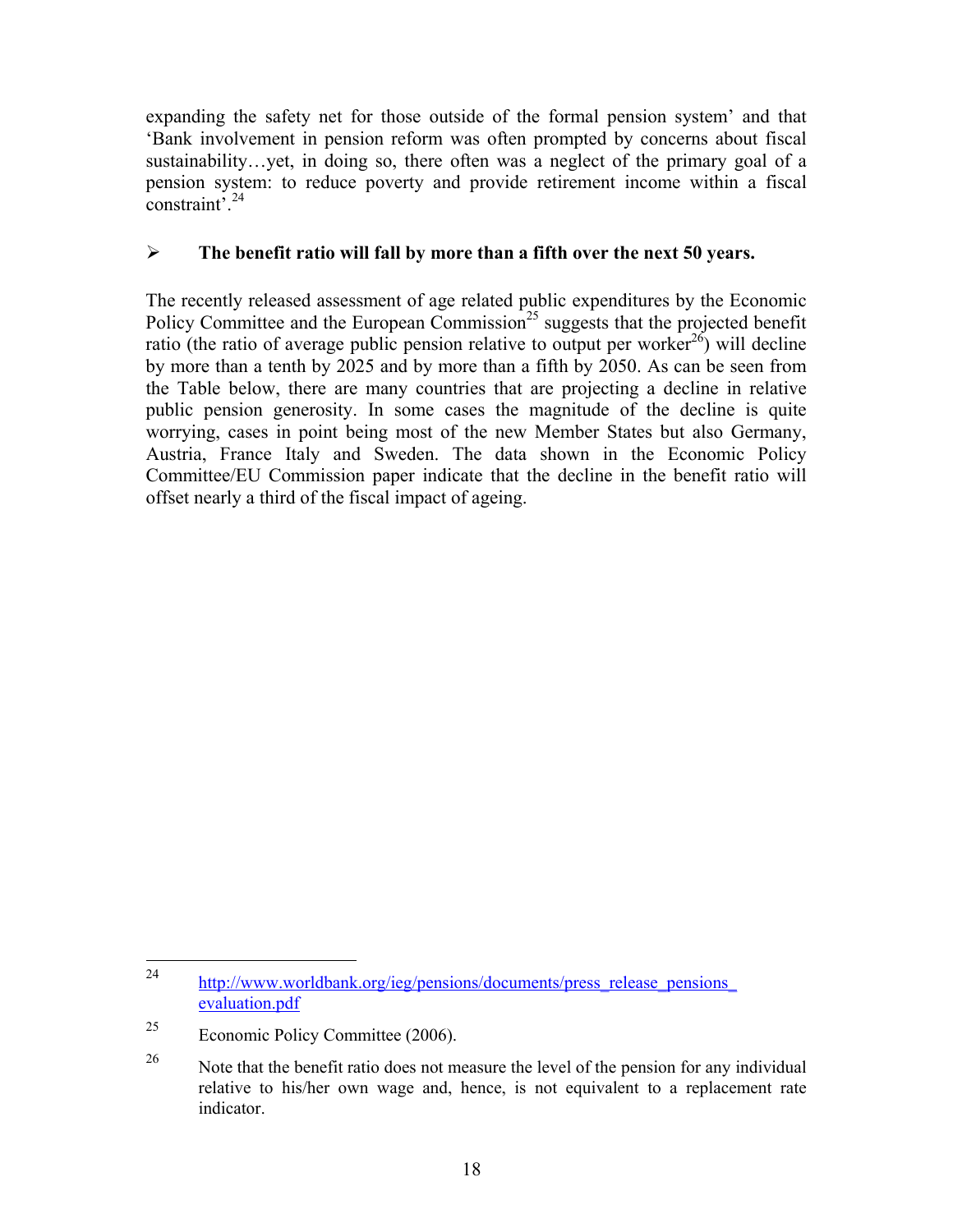|             | 2004 | 2025 | 2050 | Decline in generosity |
|-------------|------|------|------|-----------------------|
| Belgium     | 17.7 | 17.6 | 16.4 | $-7%$                 |
| Czech Rep   | 15.7 | 13.0 | 14.1 | $-10%$                |
| Denmark     | 20.2 | 19.3 | 19.2 | $-5\%$                |
| Germany     | 18.5 | 15.6 | 13.3 | $-28%$                |
| Estonia     | 10.5 | 8.0  | 5.3  | $-50%$                |
| Spain       | 17.2 | 19.0 | 17.1 | $-1\%$                |
| France      | 24.4 | 21.1 | 18.9 | $-23%$                |
| Ireland     | 14.3 | 16.6 | 15.7 |                       |
| Italy       | 20.0 | 18.8 | 14.0 | $-30%$                |
| Cyprus      | 25.6 | 25.5 | 30.8 | ---                   |
| Latvia      | 11.4 | 9.1  | 7.2  | $-37%$                |
| Lithuania   | 7.7  | 8.6  | 7.5  | $-3%$                 |
| Luxembourg  | 23.5 | 26.4 | 28.0 |                       |
| Hungary     | 13.4 | 15.5 | 16.2 |                       |
| Malta       | 18.4 | 17.2 | 10.3 | $-44%$                |
| Netherlands | 19.5 | 18.2 | 18.1 | $-7%$                 |
| Austria     | 21.8 | 19.9 | 15.2 | $-30%$                |
| Poland      | 25.0 | 18.4 | 10.7 | $-57%$                |
| Portugal    | 18.6 | 17.2 | 15.4 | $-17%$                |
| Slovenia    | 18.9 | 17.4 | 17.3 | $-8%$                 |
| Slovak Rep  | 13.0 | 12.0 | 8.8  | $-32%$                |
| Finland     | 19.8 | 18.8 | 18.0 | $-9\%$                |
| Sweden      | 21.3 | 16.9 | 15.9 | $-25%$                |
| EU25*       | 21.7 | 19.8 | 17.0 | $-22%$                |

**Table 3: Projected benefit ratio** 

\* Excluding Greece and the UK that did not provide data.

**Source:** Economic Policy Committee (2006).

In some countries the expected decline, notably the CEECs, reflects a partial switch to the multi-pillar system, and so it could be partly remedied by the contribution of these new private personal accounts. However in other countries, the decline in generosity will not be offset by any other mandatory component. For instance, it is readily evident that countries that have turned towards the NDC formula, i.e. Sweden, Italy, Poland and Latvia will see a decline in annual state pension benefits, while countries that have introduced features that mimic NDC, i.e. Germany, Austria and France, will also reduce the liberality of their schemes. As stated previously, countries that have 'just' undertaken parametric reforms have still managed to cut back pension income generosity considerably – for example Portugal is projected to see a decline of nearly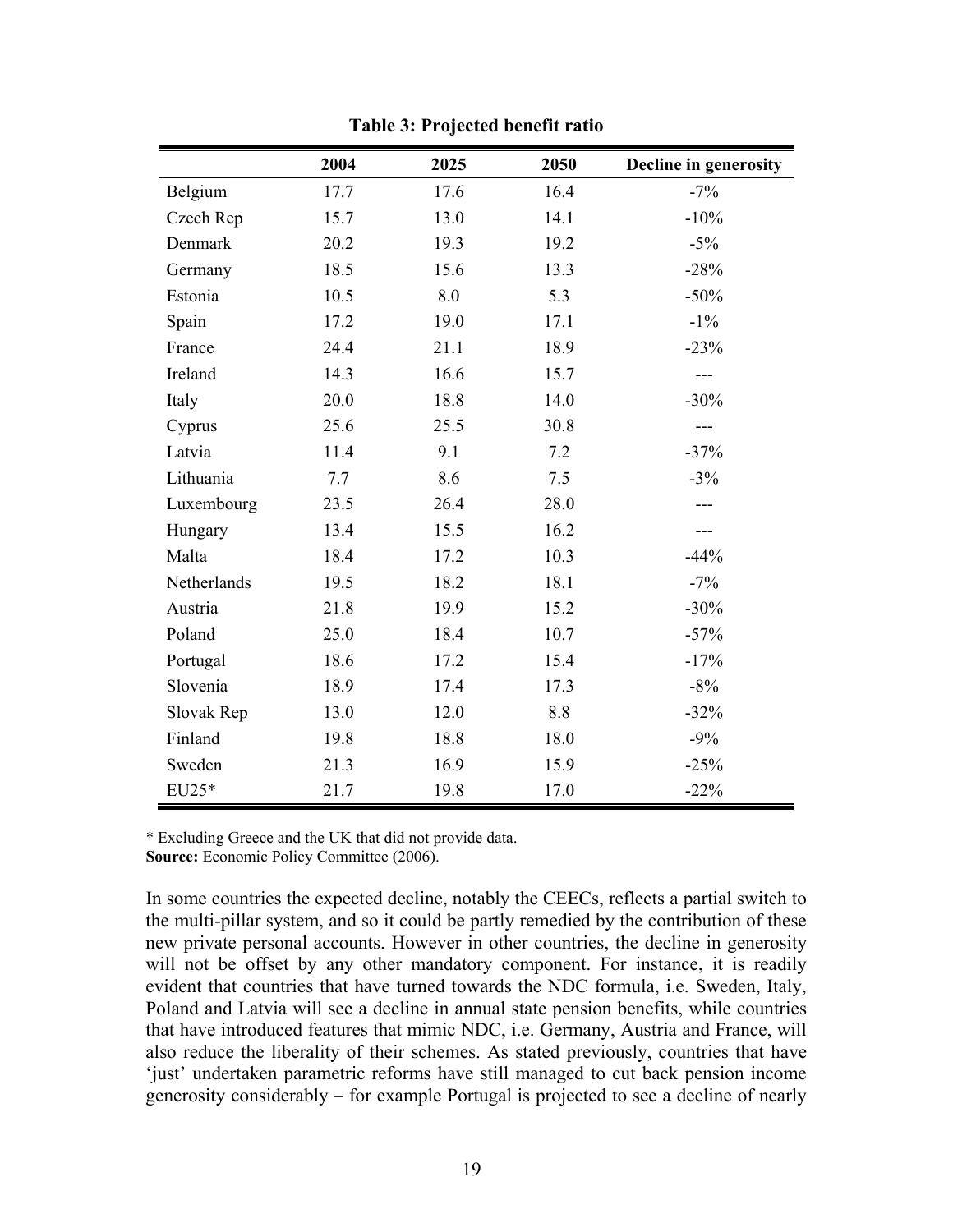a fifth. At the same time, this projection exercise confirms that existing parameters of the pension system will be exerting a lot of influence on future generosity. For instance, in Malta the setting of a maximum pension ceiling that rises in line with the social wage<sup>27</sup> means that by 2050 the system's generosity will have fallen by more than two-fifths. Similarly in the UK, the Second Report of the Pension Commission has reported that if the Basic State Pension were to have remained indexed to prices, its value 'as a percentage of median earnings would keep declining (from 19% today to 8% in 2050) and average state pension payments to pensioners would fall as a fraction of average earnings by about 27% over the next 45 years' (Pension Commission  $2005$ :  $120$ ).<sup>28</sup>. These are worrying trends, but a higher employment and a greater share of private pensions may partly offset them.

### ¾ **The take-up ratio of benefits is also set to drop by a fifth. There appears to be a trade-off between the take-up ratio and the relative benefit ratio, since a decline in the former will lead to higher pension benefit entitlements.**

Besides projecting a dramatic drop in the benefit ratio, the Economic Policy Committee/European Commission projection exercise also forecast a decline in the take-up ratio of public pension benefits over the coming 45 years. These projections indicate that on average take-up ratio will decline by nearly a fifth up by 2050, and will reduce the financial effect of ageing by nearly a fifth. These projections, presented in the Table below, indicate that on average take-up ratio will decline by nearly a fifth up by 2050, and will reduce the financial effect of ageing by nearly a fifth. Note that the number of pensioners in the table is greater than the number of persons aged 65. This is mainly because of the inclusion of persons who receive early, disability and survivors' pensions and also because in some countries there are a number of pensioners who receive their pensions abroad (e.g. Luxembourg has a lot of migrant workers). In the majority of countries, the effective retirement age is also below 65 (e.g. France, Hungary, etc).

<sup>27</sup> In effect this means that this maximum rises by  $2/3$  rd of the increase in the social wage, which in turn is the minimum wage plus some other social benefits. This wage is usually increased in line with inflation.

<sup>28</sup> See Pension Commission (2005).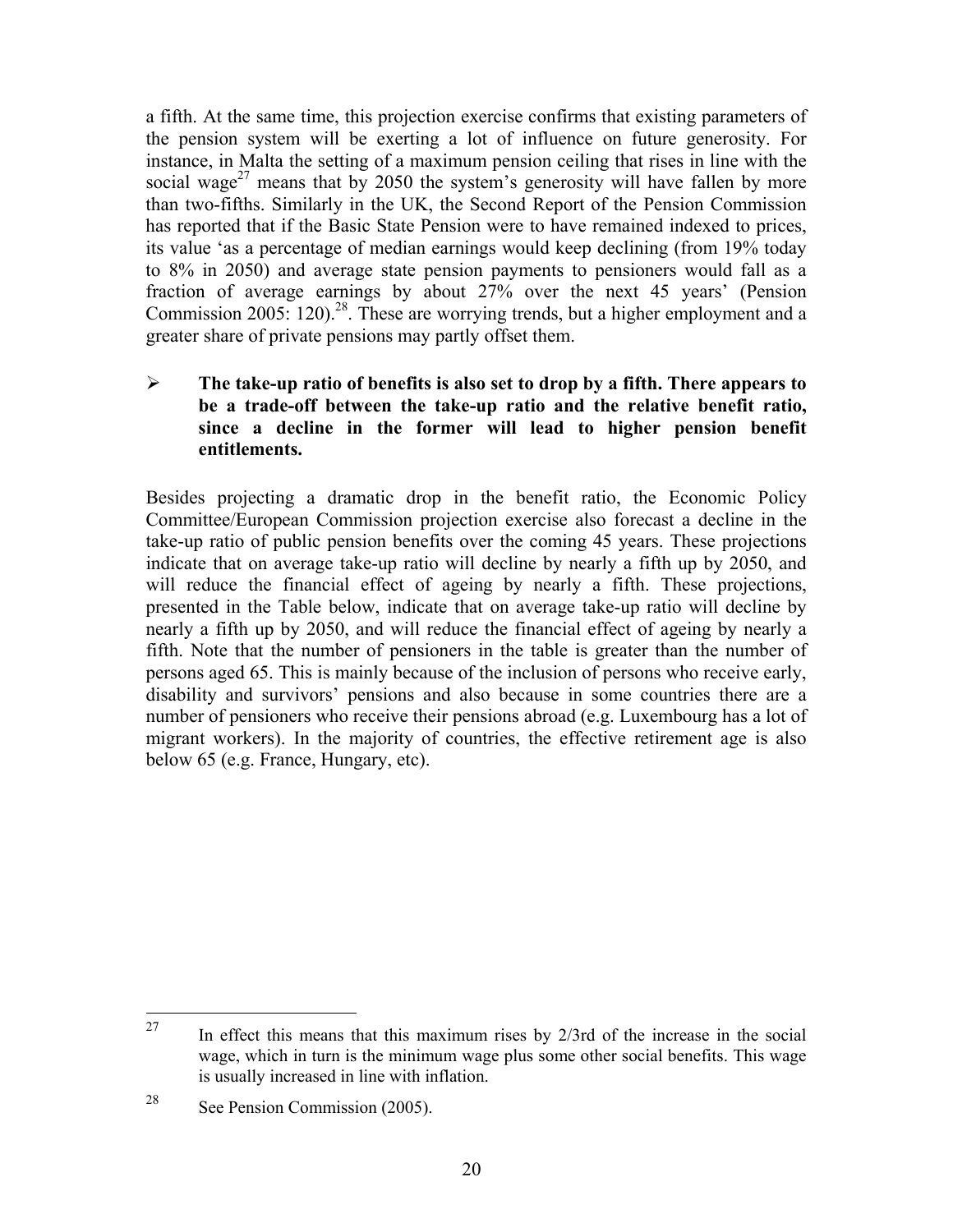|             | 2004 | 2025 | 2050 | Decline in take-up |
|-------------|------|------|------|--------------------|
| Belgium     | 140  | 141  | 137  | $-2\%$             |
| Czech Rep   | 185  | 141  | 127  | $-31%$             |
| Denmark     | 156  | 140  | 124  | $-21%$             |
| Germany     | 160  | 140  | 124  | $-23%$             |
| Estonia     | 173  | 146  | 130  | $-25%$             |
| Spain       | 119  | 115  | 100  | $-16%$             |
| France      | 132  | 122  | 115  | $-13%$             |
| Ireland     | 135  | 127  | 117  | $-13%$             |
| Italy       | 140  | 124  | 111  | $-30%$             |
| Cyprus      | 102  | 113  | 115  | $---$              |
| Latvia      | 160  | 139  | 125  | $-22%$             |
| Lithuania   | 241  | 222  | 182  | $-25%$             |
| Luxembourg  | 201  | 209  | 235  | ---                |
| Hungary     | 196  | 159  | 138  | $-30%$             |
| Malta       | 116  | 108  | 103  | $-11%$             |
| Netherlands | 147  | 125  | 119  | $-19%$             |
| Austria     | 185  | 148  | 117  | $-37%$             |
| Poland      | 155  | 108  | 97   | $-37%$             |
| Portugal    | 173  | 183  | 169  | $-2\%$             |
| Slovenia    | 175  | 149  | 132  | $-25%$             |
| Slovak Rep  | 195  | 159  | 135  | $-31%$             |
| Finland     | 158  | 129  | 122  | $-23%$             |
| Sweden      | 138  | 135  | 135  | $-2\%$             |
| EU25*       | 149  | 133  | 122  | $-18%$             |

**Table 4: Projected take-up of pensions: number of pensioners receiving public pensions relative to the population aged 65 and over (in 100s)** 

\* Excluding Greece and the UK that did not provide data. **Source:** Economic Policy Committee (2006).

The main reasons for these pronounced declines are reforms that increase the effective retirement age either through a direct increase in the statutory age at which pension benefits are received and/or through tightening access to early and disability pension schemes. A recent European Commission paper estimated that the average age of exit from the labour force could increase by as much as 2 years by 2025 in Germany, France, Finland and Poland.<sup>29</sup> Measures of this sort impact most on the lower income groups, on account of their relatively shorter life expectancy and on their greater

29 See Carone (2005).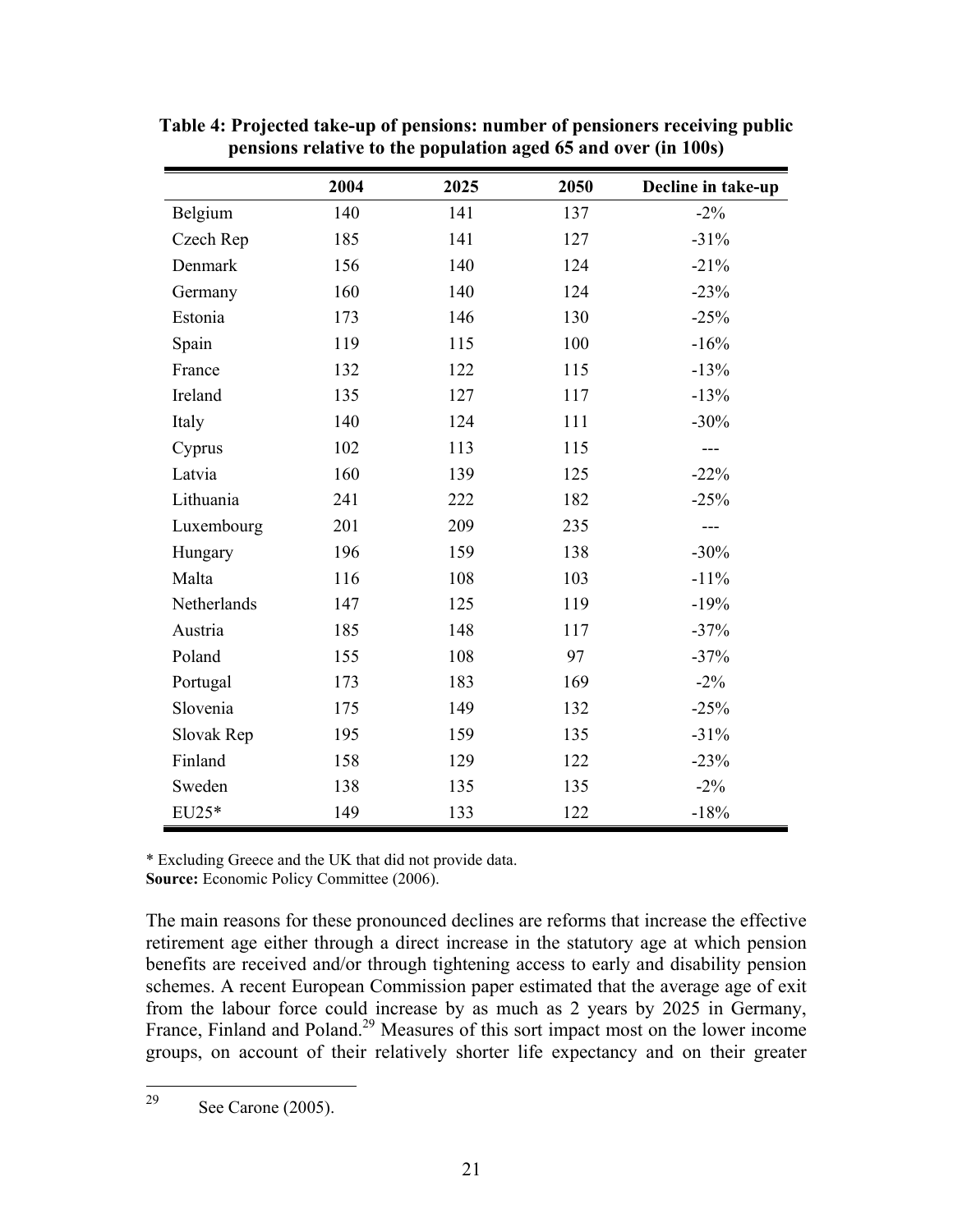dependency on state benefits to finance their retirement. This trend point to the fact that there will be significant reductions in the number of older workers who take up early retirement. Thus, a reduction in the take-up ratio is likely to result in a welfare enhancing pension income gains for the elderly.

¾ **Theoretical replacement ratios provide us with a useful indication of how pension systems are evolving, although they are derived from the replacement of income for stylised individuals (full-career workers, with average earnings throughout their working lives). Changes in net replacement rates offer us a proxy for the changes in the generosity of the system, and they are set to fall in 11 EU Member States.** 

As analysed in some detail in Zaidi and Grech (2006), as many as 8 countries observed a significant decline in the net replacement rates, and for others the changes are moderate. Moreover, the gross replacement ratio before and after reforms in six EU countries varied differently across individuals who had earnings half the average, average and twice the average throughout their working career. In Germany, France and the United Kingdom, the reforms had a redistributive element as the reforms made low earning individuals better off (or less worse-off) compared to the average or high earning individuals. This differential effect is much stronger in Sweden and especially in the UK where recent changes in pension policy have concentrated on improving the incomes of the poorest pensioners. In contrast, the reforms in Poland and Slovakia appear to reduce the redistributive element that was present in these former socialist systems. Although these replacement rates are theoretical (as they are based on stylised working careers), they provide a good proxy of how the systems differ with each other and how systems evolved as a result of recent reforms. The reduction of the redistributive element is consistent with the fact that in the reformed systems benefits are closely linked with the contributory record of the individual in question. This trend, if continued, could result in a greater extent of poverty in the Eastern European new Member States and they will no longer able to maintain their status as the countries with lowest elderly poverty in EU.

All in all, the pension landscape in Europe has totally changed from that of a decade ago, with a notable drop in generosity of pension benefits in a number of countries. Some reforms will impact on poverty in different ways than others. There is a need to reassess reforms and look for best practices in dealing with challenges posed by population ageing for the social sustainability of both the current and the future generations.

### **3. Projections of risks of elderly poverty in EU25 (2025, 2050)**

This section provides exploratory projections of how the risk of elderly poverty might evolve in the future. The underlying data for these projections is the median pensions to median earnings ratio (referred to as the generosity of the system). A simplistic methodology is adopted, so as to ensure transparency to the assumptions used in the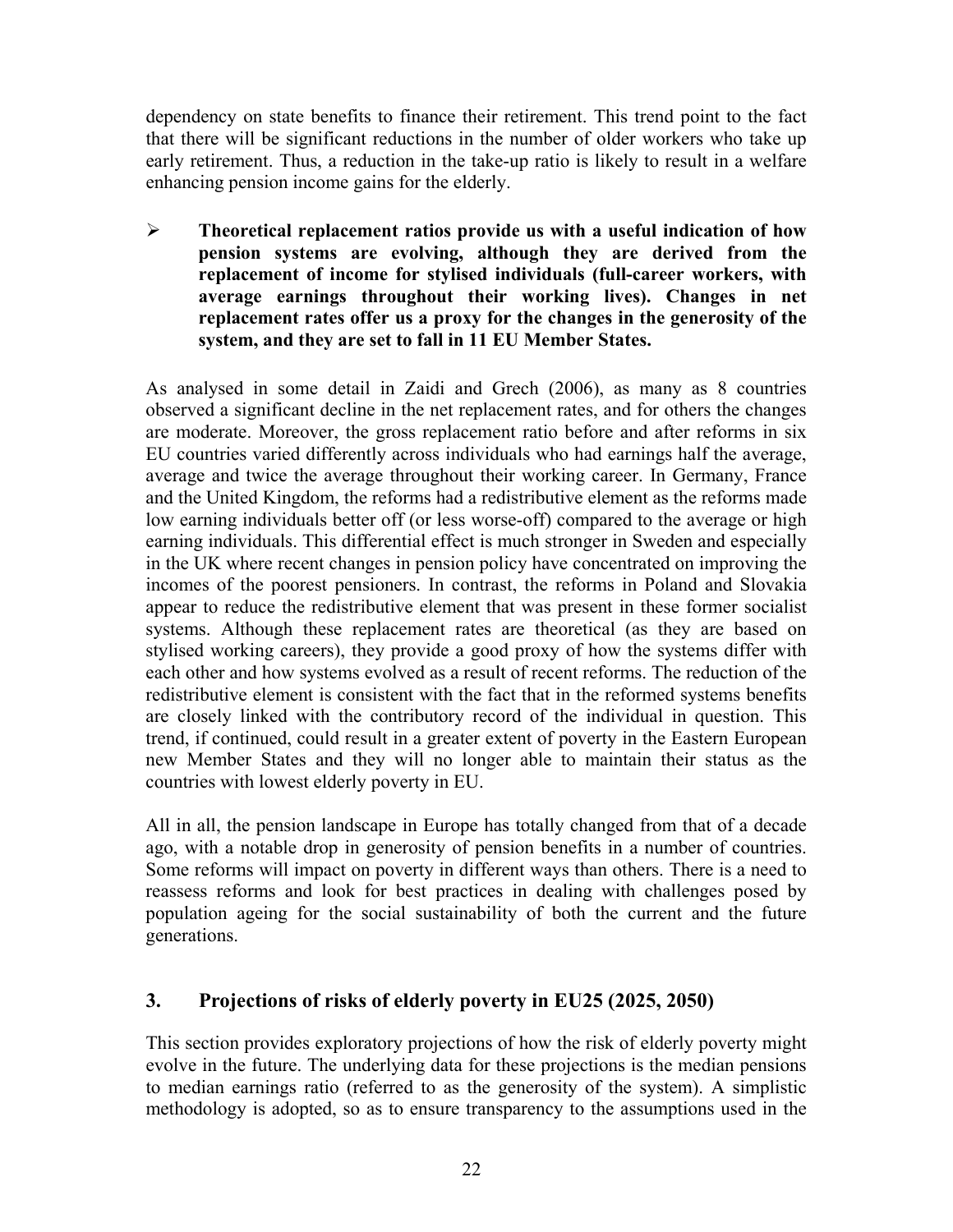projections. At this stage, this work should be considered exploratory, and some further improvements in the specification of the regression model (particularly in the choice of explanatory factors) will be brought about in our follow-up work.

#### *3.1 The current generosity of public pension systems*

Table 7 presents data on the current overall generosity of pension systems. It compares the median individual pension income of retirees in relation to median earnings of employed persons aged 50-59, excluding private pensions and public social benefits other than pensions.

|                 | Men            | Women | <b>Total</b> |
|-----------------|----------------|-------|--------------|
| Belgium         | 0.62           | 0.61  | 0.61         |
| Czech Republic  |                |       |              |
| Denmark         | 0.74           | 0.71  | 0.71         |
| Germany         | $\blacksquare$ |       |              |
| Estonia         | 0.70           | 0.68  | 0.68         |
| Greece          | 0.81           | 0.69  | 0.76         |
| Spain           | 0.49           | 0.61  | 0.49         |
| France          | 0.76           | 0.73  | 0.75         |
| Ireland         | 0.52           | 0.57  | 0.52         |
| Italy           | 0.82           | 0.71  | 0.78         |
| Cyprus          | 0.41           | 0.41  | 0.41         |
| Latvia          | 0.62           | 0.54  | 0.54         |
| Lithuania       | 0.68           | 0.61  | 0.63         |
| Luxembourg      | 0.75           | 0.83  | 0.77         |
| Hungary         | 0.68           | 0.72  | 0.71         |
| Malta           | 0.75           | 0.53  | 0.67         |
| Netherlands     | 0.43           | 0.42  | 0.42         |
| Austria         | 0.81           | 0.77  | 0.79         |
| Poland          |                |       |              |
| Portugal        | 0.70           | 0.67  | 0.68         |
| Slovenia        | 0.74           | 0.61  | 0.68         |
| Slovak Republic |                |       |              |
| Finland         | 0.67           | 0.63  | 0.64         |
| Sweden          | 0.72           | 0.65  | 0.68         |
| UK              |                |       |              |

**Table 7: Median pensions relative to median earnings** 

**Source:** The European Commission (2006)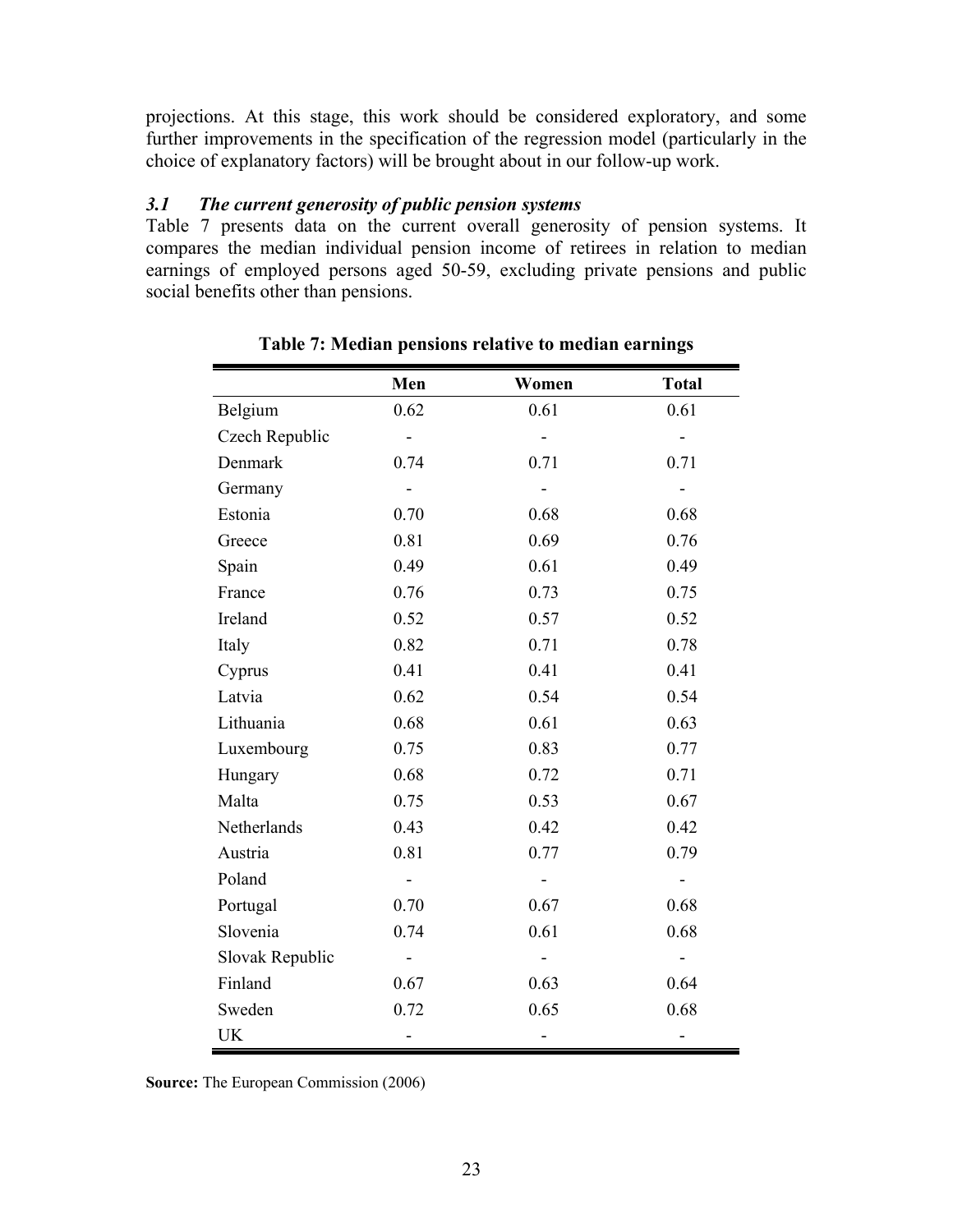¾ **Public pensions are relatively generous across most European countries, with only 5 countries having median public pensions relative to median earnings of less than 60% (namely Spain, Ireland, Cyprus, Latvia and the Netherlands). Men, in general, have better pensions.** 

Among the five countries with the least generous systems, one finds Ireland and the Netherlands, who both have flat rate pensions. A similar situation appears to exist for the UK, even though data on median pensions are not available. However, while occupational pensions are widely available in the Netherlands and the UK and in fact constitute the largest pillar, they are not as widespread in Ireland.

Generally, the level of pensions being paid to men exceeds in generosity than those being paid to women. There are only four countries where this is not the case, i.e. Spain, Ireland, Hungary and Luxembourg. In some countries there is a significant gap in generosity, notable examples being Malta, Greece, Slovenia and Italy (possibly reflecting a lower employment rate among women).

### ¾ **There appears to be a significant negative correlation between the generosity of public pensions and the risk of a higher poverty rate. This correlation is strongest for women and for people aged 75+.**

Figures 1-3 are a cross plot of the generosity of public pensions and the at-risk-ofpoverty rates at 65+ and at 75+. Although there are some outliers,  $30$  this relationship appears to be statistically significant, with differences in generosity explaining 57% of the difference in risk-of-poverty rates for those 65+. Thus a country like Cyprus where public pensions amount to just 41% of median earnings, the lowest level among Member States, the at-risk-poverty rate is the highest in the EU-25. By contrast, Luxembourg – the country with one of the highest levels of generosity – has the lowest proportion of at-risk-of-poverty rate.

When one limits the analysis to just women, the strength of the relationship increases, with the generosity of pensions exerting a stronger influence on reducing at-risk-ofpoverty rates. This reflects the fact that women are less likely than men to work, or to have other sources of income, beyond the age of 65. Again, women in Cyprus who face the least generous pension benefits have the highest at-risk-of-poverty rate, while those in Luxembourg are the least likely to be at risk of poverty (just 6%).

<sup>30</sup> Notably Latvia where less generous pensions do not seem to result in a significantly higher at-risk-of-poverty rate and Greece where though pensions appear to be generous, the at-risk-of-poverty rate is relatively high. Note that Netherlands has been excluded from this cross plot on account of the fact that public pensions represent less than half of the pension income of individuals (with the rest coming from quasimandatory occupational provision).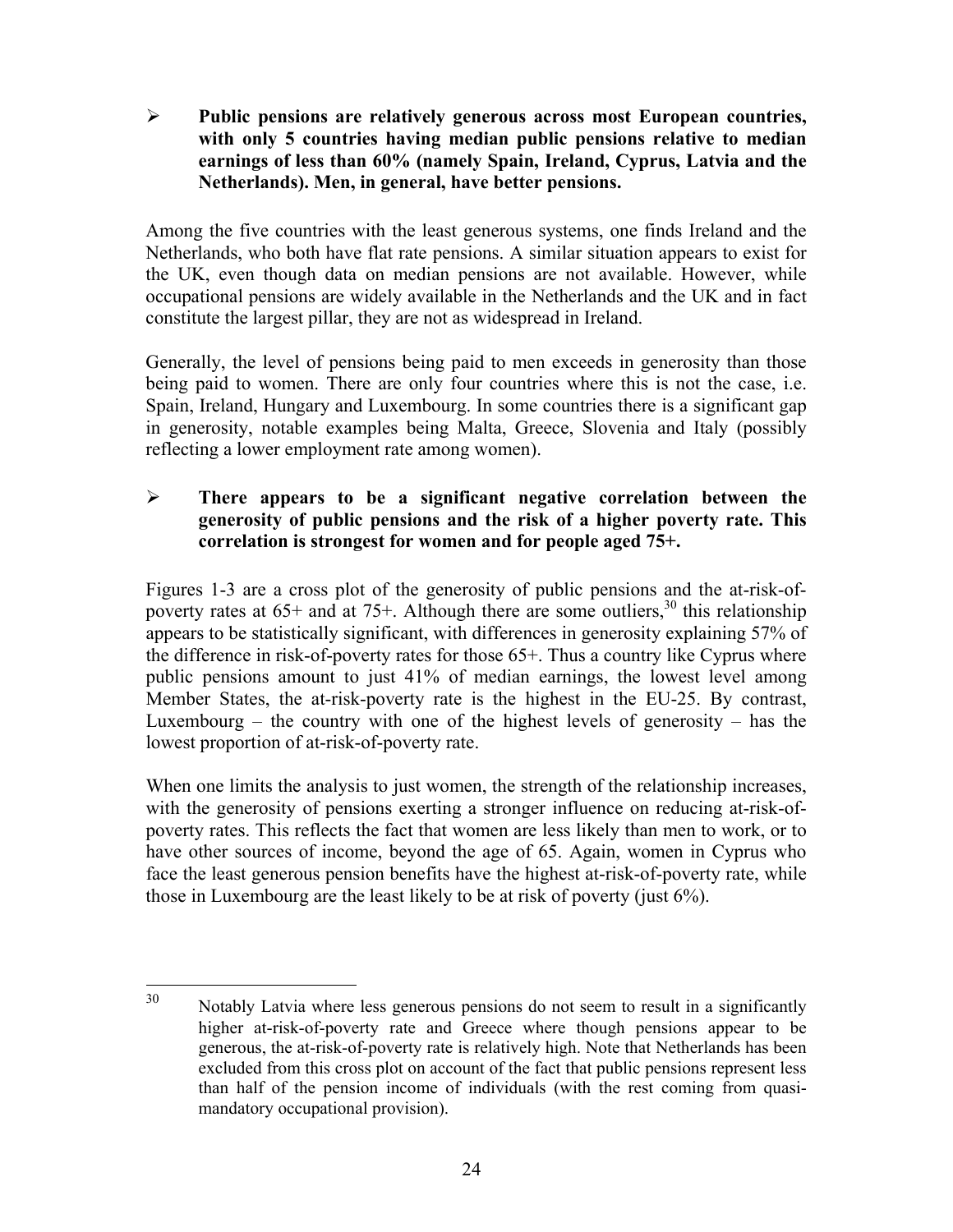Looking at people aged 75+, there is a correlation of 58% between the generosity of public pensions and the at-risk-of-poverty rate. The countries with median pensions to median earnings of less than 60% (excluding Latvia) have the highest levels of at-riskof-poverty among 75+. Furthermore, limiting the analysis to just women aged over 75; one finds the strongest effect of pensions in reducing at-risk-of-poverty rates.



**Figure 1: Cross-plot: Public Pension Generosity vs Risk of Poverty 65+ (total)** 

**Figure 2: Cross-plot: Public Pension Generosity vs. Risk of Poverty 65+ (Men)** 

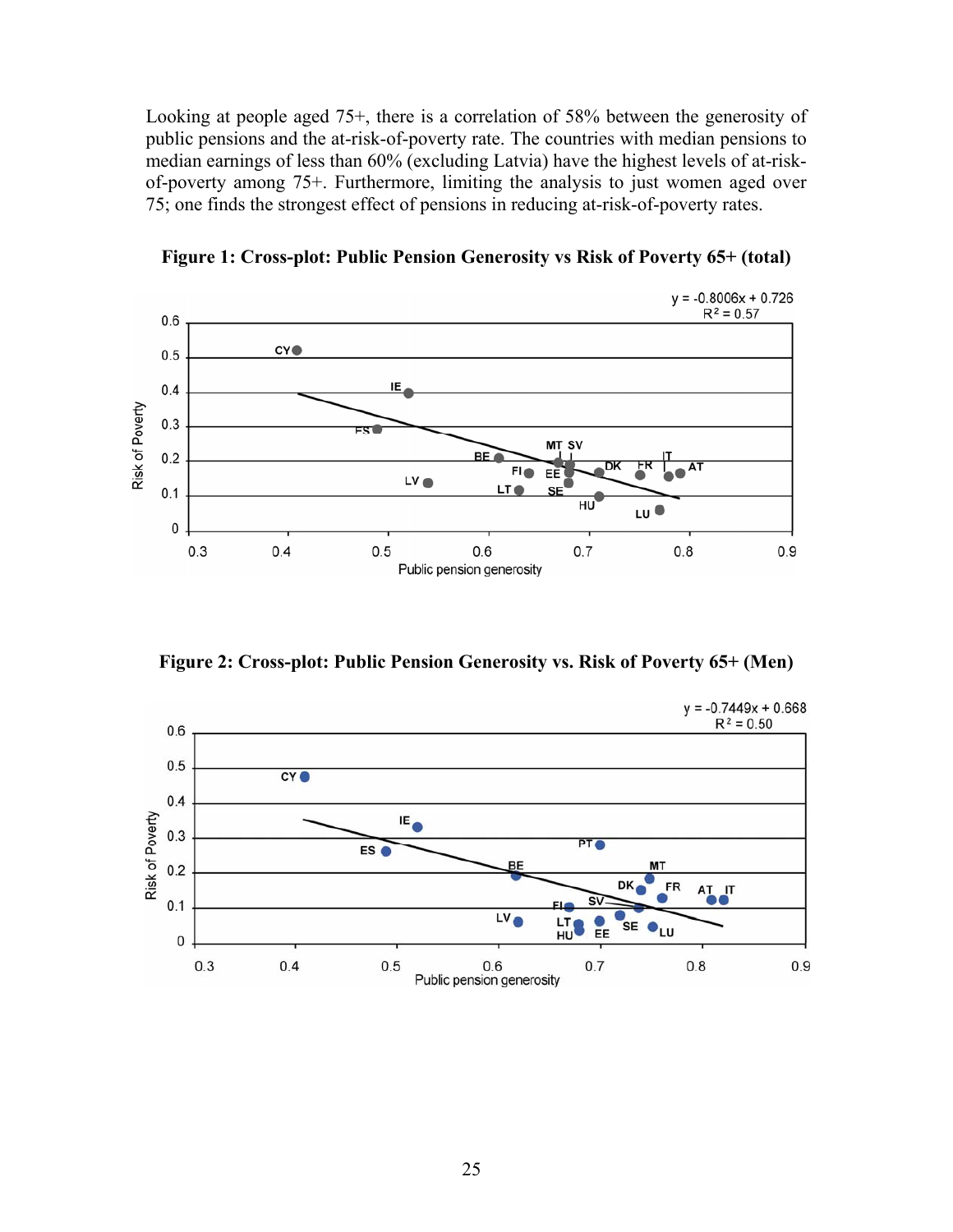

**Figure 3: Cross-plot: Public Pension Generosity vs. Risk of Poverty 65+ (Women)** 

#### *3.2 Assessing the impact of pension reforms on the risk of elderly poverty*

¾ **While the theoretical replacement ratios are useful indicators of a system's relative generosity, they do not capture the actual replacement ratios faced by individuals. The median pension to median income ratio is more useful in this regard. Though projections of this ratio have not been produced to date, tentative projections can be made on the basis of the existing projections work done by the EPC and the EU Commission.** 

The average benefit ratio projections published in the EPC-EU Commission paper on ageing-related public spending is a useful indicator of how future generosity of public pension systems will evolve. The definition of the benefit ratio – average benefits to output per worker – implies that it should evolve to a similar degree to the median benefit to median earnings (unless one assumes that the share of profits will be changing significantly over the coming years). Thus one may come up with a projection of the median pension to median earnings ratio based on the basis of projections made on the evolution of the benefit ratio. These projections are presented in Table 8 below.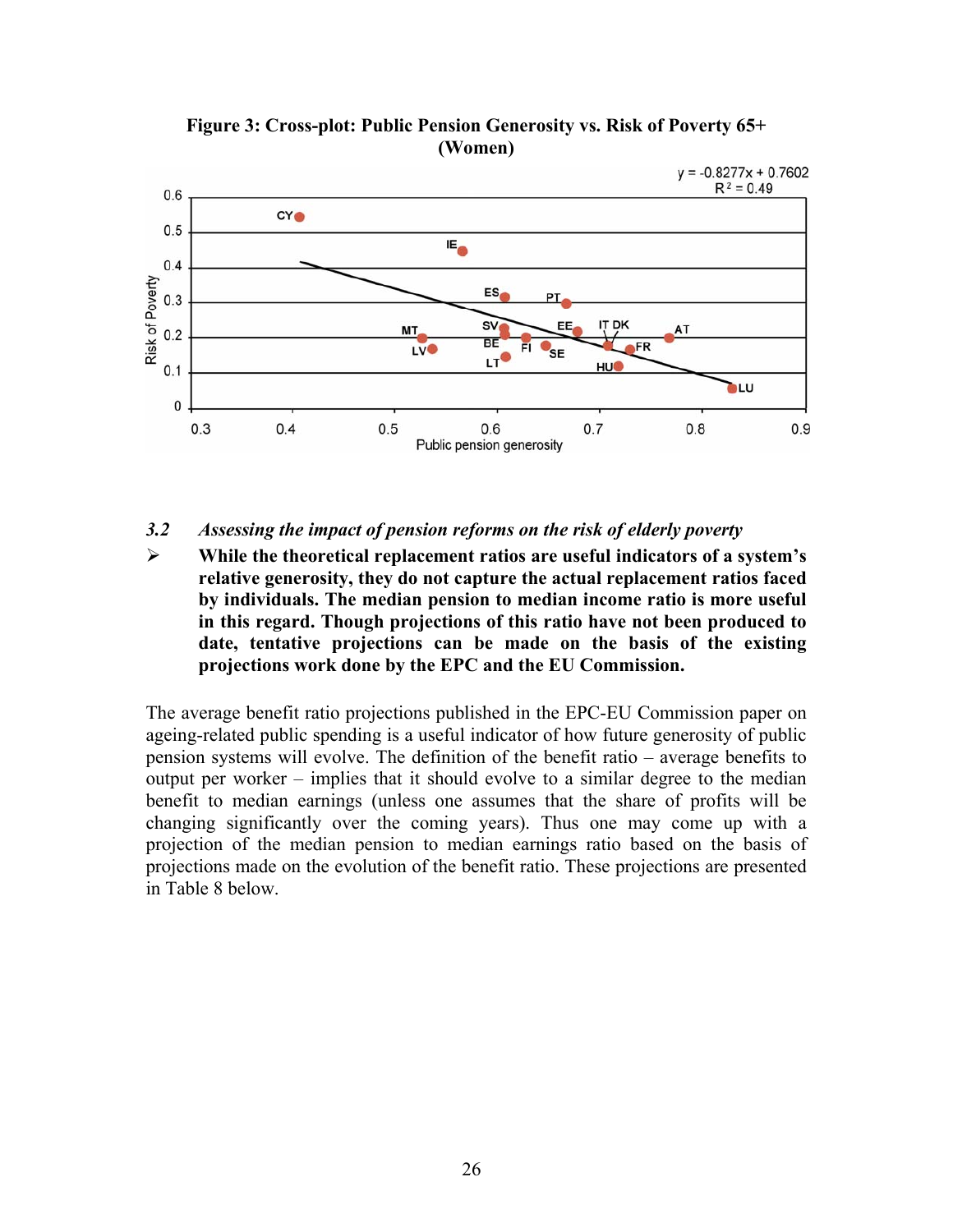|            |      | <b>Total</b> |      |      | Men  |      |      | Women |      |
|------------|------|--------------|------|------|------|------|------|-------|------|
|            | 2004 | 2025         | 2050 | 2004 | 2025 | 2050 | 2004 | 2025  | 2050 |
| Belgium    | 0,61 | 0,61         | 0,57 | 0,62 | 0,62 | 0,57 | 0,61 | 0,61  | 0,57 |
| Denmark    | 0,71 | 0,68         | 0,67 | 0,74 | 0,71 | 0,70 | 0,71 | 0,68  | 0,67 |
| Estonia    | 0,68 | 0,52         | 0,34 | 0,7  | 0,53 | 0,35 | 0,68 | 0,52  | 0,34 |
| Spain      | 0,49 | 0,54         | 0,49 | 0,49 | 0,54 | 0,49 | 0,61 | 0,67  | 0,61 |
| France     | 0,75 | 0,65         | 0,58 | 0,76 | 0,66 | 0,59 | 0,73 | 0,63  | 0,57 |
| Ireland    | 0,52 | 0,60         | 0,57 | 0,52 | 0,60 | 0,57 | 0,57 | 0,66  | 0,63 |
| Italy      | 0,78 | 0,73         | 0,55 | 0,82 | 0,77 | 0,57 | 0,71 | 0,67  | 0,50 |
| Cyprus     | 0,41 | 0,41         | 0,49 | 0,41 | 0,41 | 0,49 | 0,41 | 0,41  | 0,49 |
| Latvia     | 0,54 | 0,43         | 0,34 | 0,62 | 0,49 | 0,39 | 0,54 | 0,43  | 0,34 |
| Lithuania  | 0,63 | 0,70         | 0,61 | 0,68 | 0,76 | 0,66 | 0,61 | 0,68  | 0,59 |
| Luxembourg | 0,77 | 0,87         | 0,92 | 0,75 | 0,84 | 0,89 | 0,83 | 0,93  | 0,99 |
| Hungary    | 0,71 | 0,82         | 0,86 | 0,68 | 0,79 | 0,82 | 0,72 | 0,83  | 0,87 |
| Malta      | 0,67 | 0,63         | 0,38 | 0,75 | 0,70 | 0,42 | 0,53 | 0,50  | 0,30 |
| Austria    | 0,79 | 0,72         | 0,55 | 0,81 | 0,74 | 0,56 | 0,77 | 0,70  | 0,54 |
| Portugal   | 0,68 | 0,63         | 0,63 | 0,7  | 0,65 | 0,65 | 0,67 | 0,62  | 0,62 |
| Slovenia   | 0,68 | 0,63         | 0,62 | 0,74 | 0,68 | 0,68 | 0,61 | 0,56  | 0,56 |
| Finland    | 0,64 | 0,61         | 0,58 | 0,67 | 0,64 | 0,61 | 0,63 | 0,60  | 0,57 |
| Sweden     | 0,68 | 0,54         | 0,51 | 0,72 | 0,57 | 0,54 | 0,65 | 0,52  | 0,49 |

**Table 8: Projections of the median pensions relative to median earnings** 

¾ **Given the relatively strong negative relationship found between the generosity of public pensions and the at-risk-of-poverty rates, the anticipated decline in generosity is expected to result in an increase in atrisk-of-poverty rates among the 65+. The worst affected countries appear to be Estonia, Malta, Austria and Italy, with most of the increase expected between 2025 and 2050. On the other hand, at-risk-of-poverty rates should decline in Ireland and Cyprus, where the pension system is expected to become more generous.** 

On the basis of the projections of median pensions to median earnings, if one assumes that the current relationship between generosity of public pensions and the at-risk-ofpoverty rates holds, one can make projections of the proportion of the population aged 65+ that could be at risk of poverty in 2025 and 2050. This analysis should, however, be treated with caution as:

- (a) it is based on the current relationship holding over the time;
- (b) it is based on a limited number of countries and so results may not be statistically very robust; and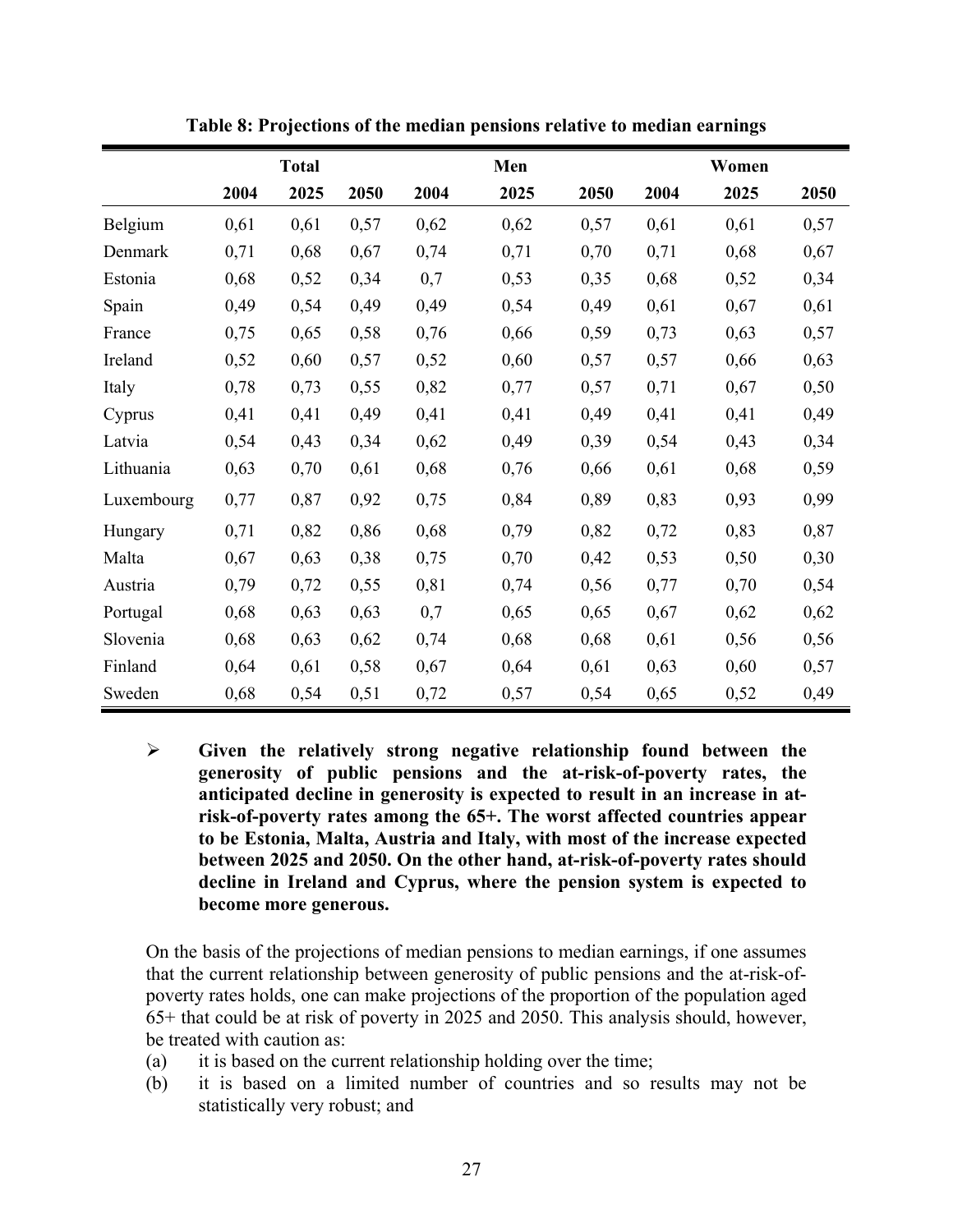(c) it had to be assumed that the decrease in generosity of the system for males and females would be the same percentage.

In particular with regard to (a) one must note that this analysis ignores any growth in other sources of pensioner incomes, such as from private pensions, offsetting the drop in the generosity of the state system.

The countries where generosity is set to decline significantly, as expected, would see at-risk-poverty rates increase quite substantially, especially during the period 2025- 2050, when the bulk of the reduction of generosity is expected. The at-risk-of-poverty rate in Malta and Estonia would end up becoming very close to that of Cyprus, while those in Italy, France, Austria, Latvia and Sweden would double. Pensioners, risk of poverty would become very acute for women in Estonia, Malta and Austria.

|           |            | <b>Total</b> |       |            | Men      |       |            | Women |       |
|-----------|------------|--------------|-------|------------|----------|-------|------------|-------|-------|
|           | <b>Now</b> | 2025         | 2050  | <b>Now</b> | 2025     | 2050  | <b>Now</b> | 2025  | 2050  |
| Belgium   | 0,210      | 0,213        | 0,246 | 0,200      | 0,203    | 0,234 | 0,210      | 0,213 | 0,247 |
| Denmark   | 0,170      | 0,195        | 0,198 | 0,160      | 0,185    | 0,187 | 0,180      | 0,206 | 0,209 |
| Estonia   | 0,170      | 0,300        | 0,440 | 0,070      | 0,194    | 0,328 | 0,220      | 0,354 | 0,499 |
| Spain     | 0,300      | 0,259        | 0,302 | 0,270      | 0,232    | 0,272 | 0,320      | 0,267 | 0,323 |
| France    | 0,160      | 0,241        | 0,295 | 0,140      | 0,217    | 0,268 | 0,170      | 0,252 | 0,306 |
| Ireland   | 0,400      | 0,333        | 0,359 | 0,340      | 0,278    | 0,302 | 0,450      | 0,374 | 0,404 |
| Italy     | 0,160      | 0,197        | 0,347 | 0,130      | 0,167    | 0,313 | 0,180      | 0,215 | 0,356 |
| Cyprus    | 0,520      | 0,521        | 0,453 | 0,480      | 0,481    | 0,418 | 0,550      | 0,551 | 0,481 |
| Latvia    | 0,140      | 0,227        | 0,299 | 0,070      | 0,163    | 0,240 | 0,170      | 0,260 | 0,335 |
| Lithuania | 0,120      | 0,061        | 0,133 | 0,050      | $-0,009$ | 0,063 | 0,150      | 0,091 | 0,163 |
| Malta     | 0,200      | 0,235        | 0,436 | 0,190      | 0,226    | 0,436 | 0,200      | 0,229 | 0,393 |
| Austria   | 0,170      | 0,225        | 0,361 | 0,130      | 0,183    | 0,313 | 0,200      | 0,256 | 0,393 |
| Portugal  | 0,290      | 0,331        | 0,328 | 0,290      | 0,329    | 0,326 | 0,300      | 0,342 | 0,339 |
| Slovenia  | 0,190      | 0,233        | 0,236 | 0,110      | 0,154    | 0,157 | 0,230      | 0,270 | 0,273 |
| Finland   | 0,170      | 0,196        | 0,217 | 0,110      | 0,135    | 0,155 | 0,200      | 0,226 | 0,247 |
| Sweden    | 0,140      | 0,252        | 0,278 | 0,090      | 0,201    | 0,226 | 0,180      | 0,291 | 0,316 |

**Table 9: Projections of at-risk-of-poverty rates for 65+, 2025 and 2050** 

**nb:** This list includes only 16 Member States. This reflects data availability and in the specific cases of Hungary and Luxembourg statistical issues related to the robustness of projections.

¾ **A similar picture emerges when looking at persons aged 75+, in particular for women. Only a handful of countries would have at-risk-of-poverty rates below 30%.**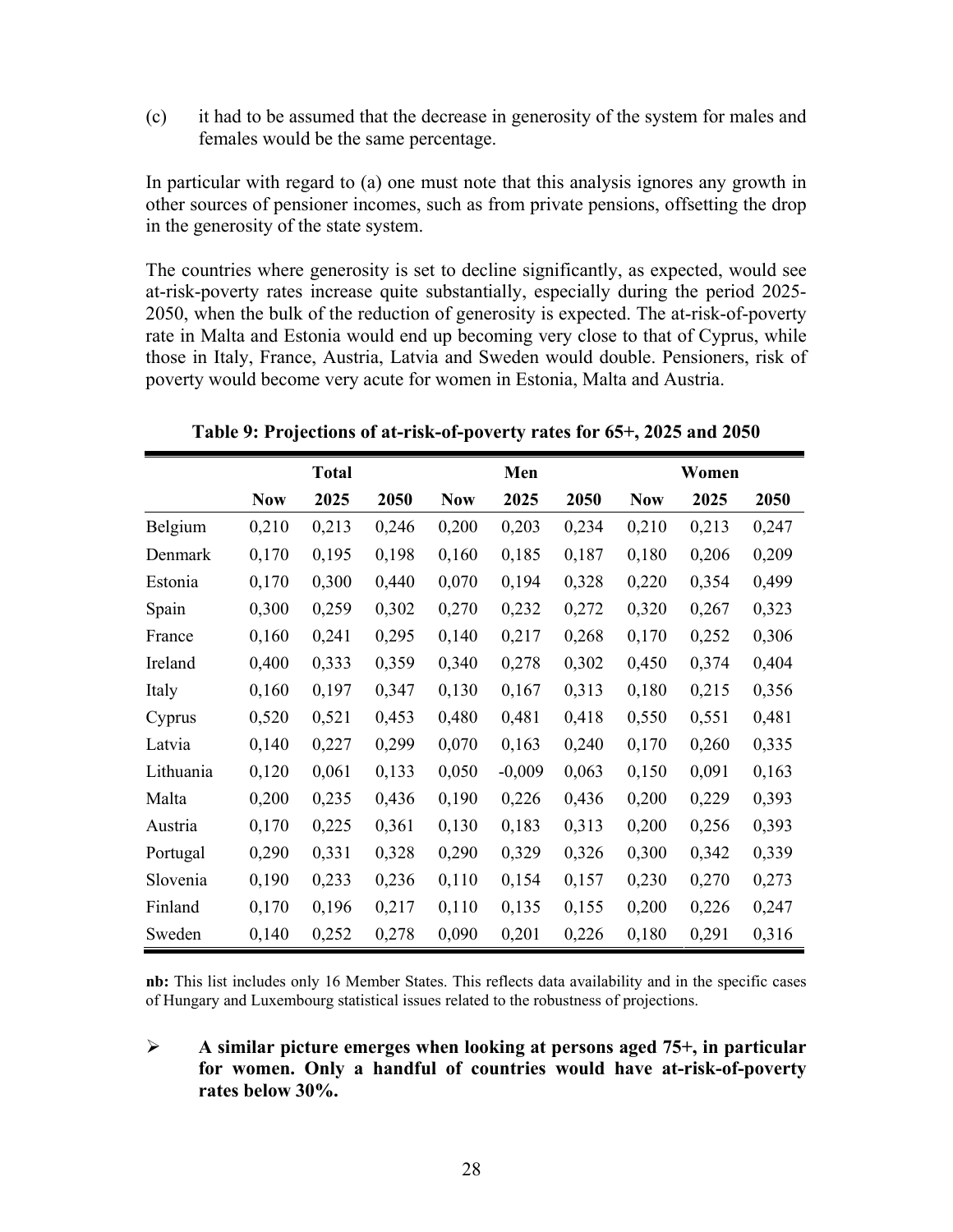Given the fact that the over 75s are more dependent on state pensions, the anticipated decline in generosity is expected to increase risk-at-poverty rates by a significant margin for them. Only three countries would have rates lower than 30%, while for women most countries would have rates that exceed 35%. Malta and Estonia again would see the sharpest increase in the at-risk-of-poverty rates, but even countries like Sweden, Italy, Austria and France would see very significant increases. Conversely countries, like Belgium, Denmark, Spain, Ireland, Cyprus, Lithuania, Portugal, Slovenia and Finland would be having a moderate increase or a minor decrease.

|           | <b>Total</b> |       |       |            | Men      |       |            | Women |       |  |
|-----------|--------------|-------|-------|------------|----------|-------|------------|-------|-------|--|
|           | <b>Now</b>   | 2025  | 2050  | <b>Now</b> | 2025     | 2050  | <b>Now</b> | 2025  | 2050  |  |
| Belgium   | 0,21         | 0,213 | 0,255 | 0,20       | 0,204    | 0,246 | 0,21       | 0,213 | 0,255 |  |
| Denmark   | 0,23         | 0,261 | 0,265 | 0,25       | 0,283    | 0,287 | 0,22       | 0,252 | 0,256 |  |
| Estonia   | 0,18         | 0,341 | 0,515 | 0,03       | 0,197    | 0,378 | 0,24       | 0,404 | 0,582 |  |
| Spain     | 0,34         | 0,289 | 0,343 | 0,32       | 0,268    | 0,323 | 0,35       | 0,285 | 0,354 |  |
| France    | 0,18         | 0,281 | 0,348 | 0,15       | 0,253    | 0,322 | 0,19       | 0,290 | 0,357 |  |
| Ireland   | 0,44         | 0,357 | 0,389 | 0,35       | 0,266    | 0,299 | 0,50       | 0,407 | 0,443 |  |
| Italy     | 0,15         | 0,197 | 0,383 | 0,12       | 0,169    | 0,367 | 0,17       | 0,213 | 0,386 |  |
| Cyprus    | 0,67         | 0,672 | 0,587 | 0,67       | 0,672    | 0,586 | 0,67       | 0,672 | 0,586 |  |
| Latvia    | 0,16         | 0,268 | 0,358 | 0,05       | 0,176    | 0,279 | 0,21       | 0,320 | 0,412 |  |
| Lithuania | 0,15         | 0,077 | 0,166 | 0,06       | $-0,020$ | 0,078 | 0,19       | 0,118 | 0,206 |  |
| Malta     | 0,21         | 0,254 | 0,504 | 0,18       | 0,229    | 0,512 | 0,24       | 0,275 | 0,477 |  |
| Austria   | 0,18         | 0,249 | 0,418 | 0,10       | 0,171    | 0,346 | 0,21       | 0,278 | 0,446 |  |
| Portugal  | 0,35         | 0,401 | 0,397 | 0,35       | 0,403    | 0,399 | 0,36       | 0,411 | 0,407 |  |
| Slovenia  | 0,25         | 0,304 | 0,307 | 0,17       | 0,229    | 0,233 | 0,28       | 0,329 | 0,332 |  |
| Finland   | 0,25         | 0,282 | 0,308 | 0,15       | 0,184    | 0,211 | 0,30       | 0,332 | 0,358 |  |
| Sweden    | 0,20         | 0,340 | 0,372 | 0,14       | 0,289    | 0,323 | 0,24       | 0,376 | 0,407 |  |

**Table 10: Projections of at-risk-of-poverty rates for 75+, 2025 and 2050** 

### ¾ **These projections must be interpreted with caution. In particular, it must be stressed that they assume that the decline in state benefits is not compensated by individuals´ behavioural responses to work longer or accrue greater income from private pensions.**

These projections have assumed throughout that the only thing that matters for the atrisk-of-poverty rates is the generosity of the state system. However this does not give an entire assessment of the actual sources of income of current pensioners, let alone future ones. These projections must rather be interpreted as providing an indication of what could happen to elderly poverty if individuals do not work more or save more.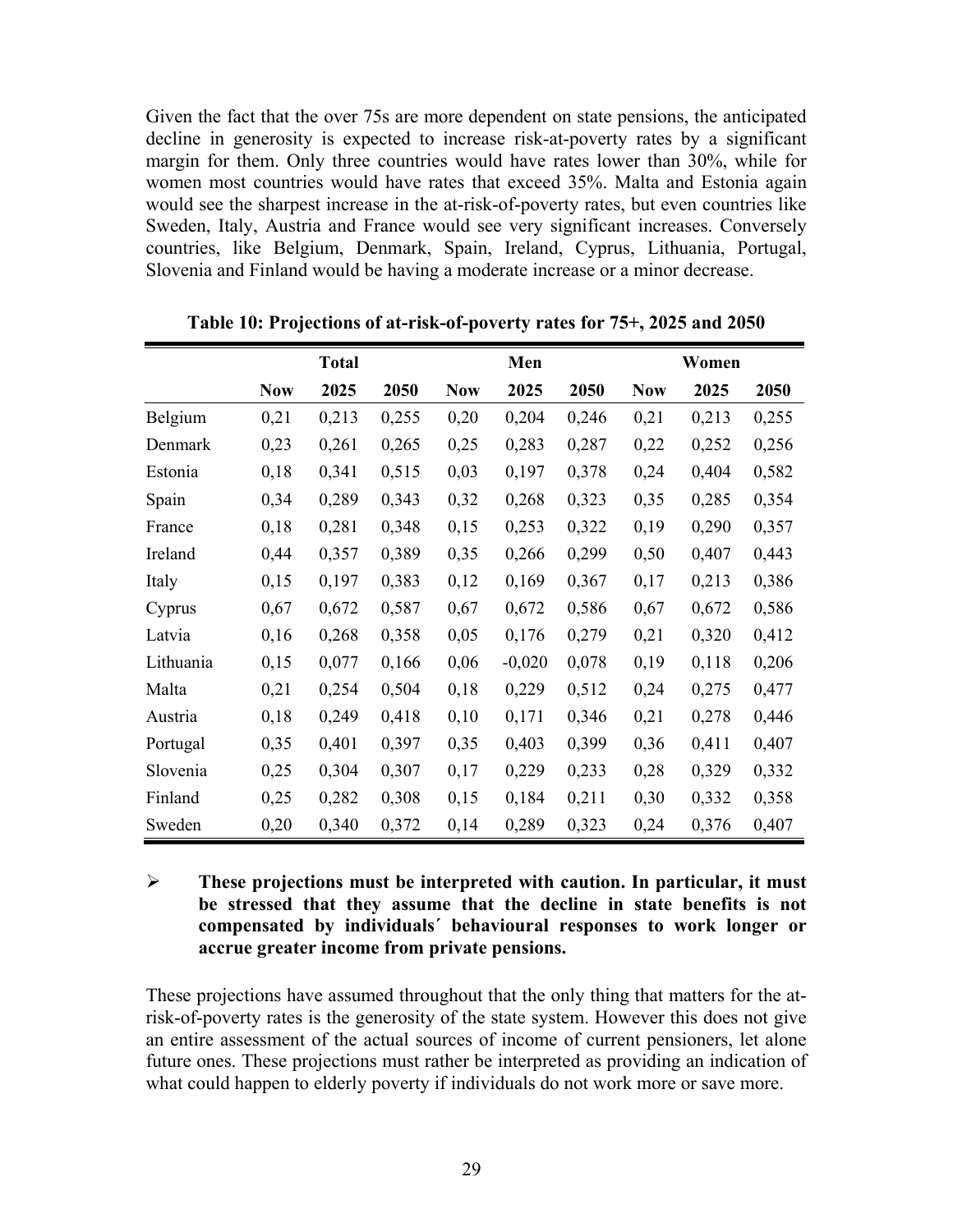In our follow-up work, we will assess to what extent a more rigorously defined regression model will result in any different sets of projections. It will be tested whether other factors (such as a decline in the take-up ratio) might mitigate the increase in the elderly poverty projected in some countries. Moreover, we will test to what extent (projected) data on other explanatory factors could serve as the explanatory factor in such projections.

### **4. Synthesizing discussion**

This paper has sought to describe briefly the pension reforms that have taken place during the last decade or so in the present 25 Member States of the European Union. While in 1995, nearly all the Member States of the EU had an earnings-related DB PAYG scheme as the main centrepiece of their pension system, by 2005 nearly half of the Member States had shifted towards other pension models, notably personal accounts or NDC schemes. Moreover all countries had, or considered, changes to their state pension schemes during this time. In most cases the reforms were mainly driven by fiscal sustainability concerns and the impact of these reforms on income adequacy and pensioner poverty do not appear to have been given significant consideration. In particular, the effects of systematic shifts on particular groups, such as women and lower income earners, have not been assessed in great depth. The current paper takes a first step in that direction.

The qualitative analyses included in the paper point us to three main issues:

- (i) To what extent individuals are aware of the impact of the changes that are happening in the pension system, and whether they are trying to accommodate these by increasing their savings and employment;
- (ii) In the absence of a positive behavioural change, will certain groups, particularly lower income earners with a worse state of health and less employable skills, be able to adjust their working lives to maintain their living standards in retirement; and
- (iii) Will these reforms prove to be politically sustainable in the face of growing elderly electorates? The scope of the reductions in generosity in annual pension benefits appears to be rather large in some countries, and further increases in longevity will mean an even more pronounced decline.

These issues point towards the need to reassess most of the reforms that have been carried out and outline those that are less likely to result in pensioner poverty. For instance, France's reform to link the number of contribution years required to qualify for the state pension with longevity may be less socially risky than Germany's policy to link the value of pension benefits to the dependency ratio. This is mainly because the French policy sends more clear signals to individuals that they need to work longer to qualify for the same benefit, rather than simply giving them a smaller benefit and then possibly facing a political backlash and having to increase this benefit. Similarly the administrative structure adopted by the multi-pillar reforms in the CEECs needs to be looked at and reformed in a way as to reduce administrative costs and make the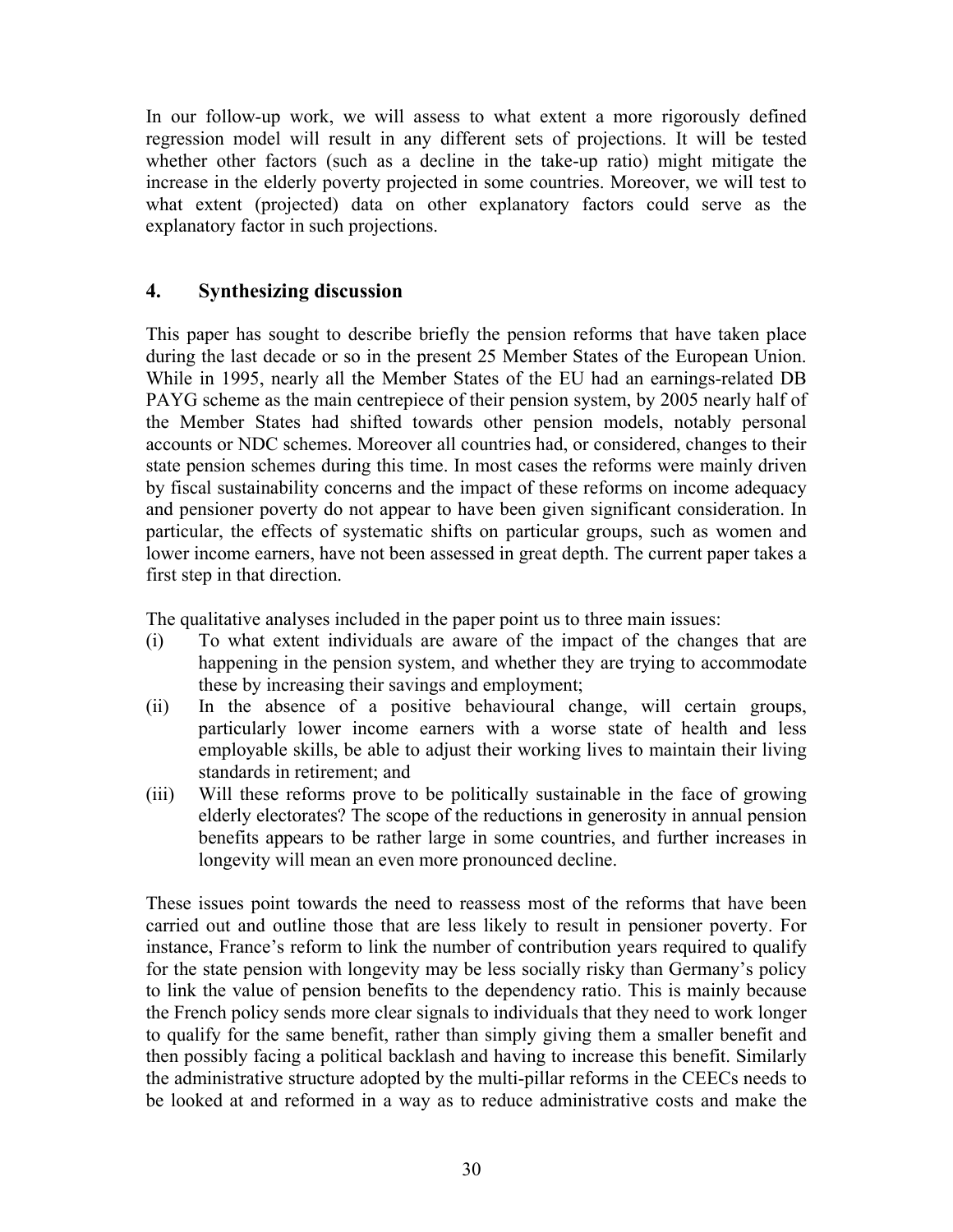systems less burdensome on low-income earners. Moreover policymakers need to ensure that individuals understand the choices before them, particularly the longevity risk, and that incentives for savings must increase. Policymakers need to remember that pensions were not introduced by chance, but were the result of social consensus that poverty amongst the elderly must be eliminated. If pension systems end up failing this main task, it is very probable that the social forces that combined to create pension systems may unravel the recent reforms that have taken place.

In a way the experience of the UK confirms this. The process set in place with the 1980 reforms, which were leading to an ever-falling level of state pensions, has been halted in recent years, with measures such as the introduction of pension credit and the state second pension. The propositions set forth in the white paper 'Security in retirement: towards a new pension system', such as the re-linking of the basic state pension and measures to set up a system of personal accounts, also in effect imply a move away from the purely voluntary approach to pension provision advocated in the 1980s. The UK experience may thus be taken as an example of how pension reforms that look solely at ensuring fiscal sustainability may require further changes once the effects on pensioner poverty become more apparent. Policymakers, thus, need to ensure that reforms aim at ensuring not only sustainable pensions, but also adequate pensions.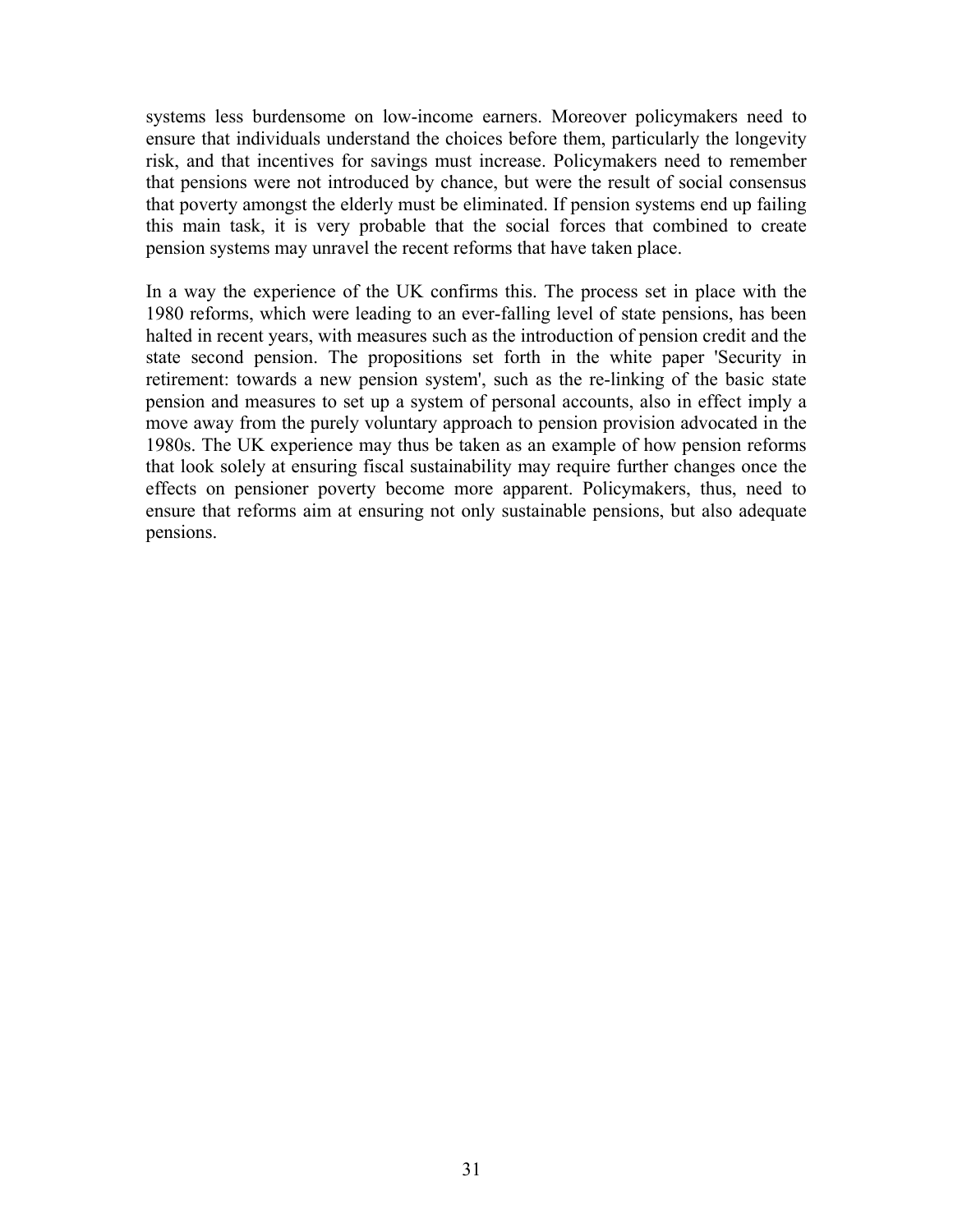#### **References**

- Capretta, J. (2006) *Building automatic solvency into US Social Security: Insights from Sweden and Germany*, Policy Brief No.151, Washington D.C.: The Brookings Institution.
- Carone, G. (2005) *Long-term labour force projections for the 25 EU Member States: A set of data for assessing the economic impact of ageing*, European Commission Economic Paper No. 235, Brussels: European Commission - Directorate-General for Economic and Financial Affairs.
- Chlon-Dominczak, A. (2000) *Pension reform and public information in Poland*, Social Protection Discussion Paper Series, No.19, World Bank.
- Department for Work and Pensions [DWP] (2006) *Security in retirement: towards a new pension system*, Document presented to Parliament by the Secretary of State for Work and Pensions; May 2006; cm6841; London.
- Economic Policy Committee (2006), *The impact of ageing on public expenditure: projections for the EU25 Member States on pensions, health care, long-term care, education and unemployment transfers (2004-2050)*, Report prepared by the Economic Policy Committee, Brussels: European Commission – Directorate-General for Economic and Financial Affairs.
- European Commission (2006), *Annex to the COM (2006) 62 Synthesis report on adequate and sustainable pensions*, Commission Staff Working Document, {COM(2006) 62 final} Brussels. (http://ec.europa.eu/employment\_social/social\_protection/pensions\_en.htm)
- Franco, D. and N. Sartor (2006) 'NDCs in Italy: Unsatisfactory present, uncertain future', in R. Holzmann and E. Palmer (eds) *Pension Reform: Issues and Prospects for Non-financial defined contribution (NDC) schemes*, Washington D.C.: The World Bank.
- Fultz, E. and S. Steinhilber (2003), 'The gender dimensions of social security reform in the Czech Republic, Hungary and Poland', in Fultz, E., Ruck, M. & Steinhilber, S. (eds) *The Gender Dimensions of Social Security Reforms in Central and Eastern Europe: Case Studies of the Czech Republic, Hungary and Poland*, Budapest: ILO Subregional Office for Central and Eastern Europe.
- Fultz, E. and Stanovnik, T. (eds.) (2004) *The Collection of Pension Contributions: Trends, Issues, and Problems in Central and Eastern Europe*, Budapest: : ILO Subregional Office for Central and Eastern Europe.
- International Social Security Association (2006), *Social security programs throughout the world*, various editions (http://www.ssa.gov/policy/docs/progdesc/ssptw/)
- Knell, M. (2005) 'Demographic fluctuations, sustainability factors and intergenerational fairness – an assessment of Austria's new pension system', *Monetary policy and the Economy Q1/05*, Vienna: Oesterreichische Nationalbank.